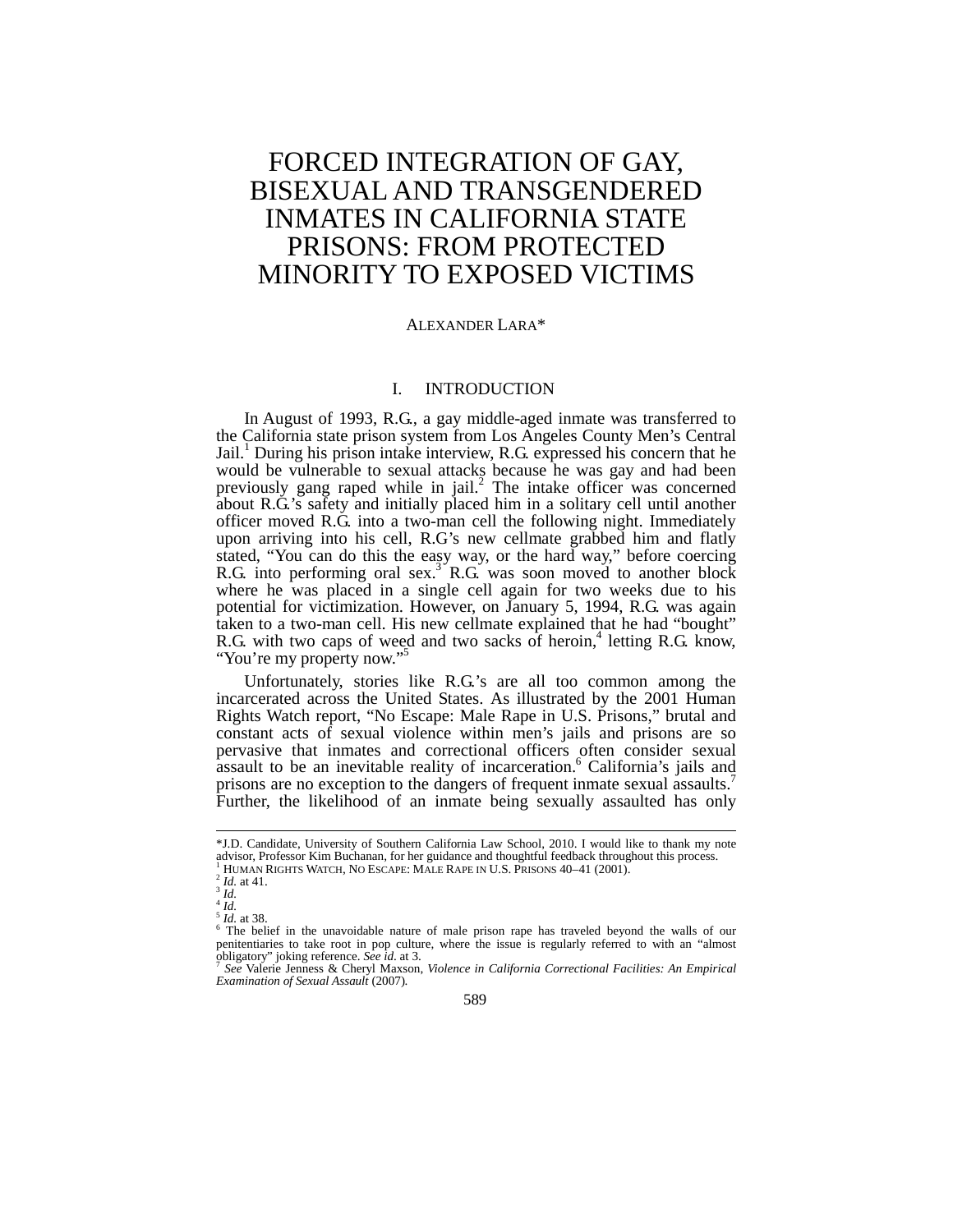increased due to rising incarceration rates that have overcrowded California's prisons to unconstitutional levels. $8$  A three-judge panel of a United States district court has recently recognized that the greatly increased risk of prison violence is directly linked to overcrowding and has mandated that California massively reduce its prison population to remedy these constitutional violations. $\frac{9}{2}$  In the meantime, political disagreement regarding the state's vast budget deficit and its potential effect on unpopular prison funding, $^{10}$  along with the Governor's resistance to the recent court order, have hampered any meaningful progress in decreasing the risk of prison violence. $^{11}$ 

The Los Angeles County Men's Central Jail ("Men's Central") is the world's largest jail facility, $12 \text{ hours}$  bound  $\text{tan } \sqrt{\text{tan } s}$  counts on the county's incarcerated men, with over 6000 inmates (also referred to as "trustees").<sup>13</sup> The conditions within the fortress are tight and rank for the most part, with little hope of any significant improvement considering the county's economic concerns, $14\degree$  as well as the dangerously disproportionate corrections officer-to-inmate ratio.<sup>15</sup> Despite these issues, Men's Central is now only one of a handful of metropolitan jails that provides either voluntary self-segregation, or automatic segregation of homosexual and transgendered inmates from the general population of inmates.<sup>16</sup> Upon arrival at Men's Central, inmates are screened to determine whether they are gay, bisexual, or transgendered ("GBT"). If an inmate is determined to

 $\overline{a}$ 

<sup>8</sup> Coleman v. Schwarzenegger, No. CIV S-90-0520 LKK JFM P, 2009 U.S. Dist. LEXIS 67943 (E.D. Cal. 2009) (specifically addressing the effect of prison overcrowding on inmate mental health care) "We recognize the gravity of the population reduction order we issue herein, and we do not intervene in matters of prison population lightly. Nonetheless, when federal court intervention becomes the only means by which to enforce rights guaranteed by the Constitution, federal courts are obligated to act. 'Without this, all the reservations of particular rights or privileges would amount to nothing.'" *Id.* at

<sup>\*44,</sup> quoting Alexander Hamilton, *The Federalist* No. 78.<br><sup>9</sup> Coleman, 2009 U.S. Dist. LEXIS 67943, at \*268 (addressing increased rates of violence due to overcrowding in addition to plaintiffs' claims of inadequate prison Thompson, *Judges Ask Calif. Lawmakers to Fix Crowded Prisons*, S.F. CHRON., February 4, 2009, *available at* http://www.sfgate.com/cgi-bin/article.cgi?f=/n/a/2009/02/03/state/n130115S88.DTL& hw=prison+medical+system&sn=001&sc=1000. <sup>10</sup> Don Thompson, *Schwarzenegger May Face Contempt of Court*, S.F. CHRON., February 13, 2009, at

B-10. <sup>11</sup> Order Rejecting Defendant's Population Reduction Plan, Coleman v. Schwarzenegger, No. CIV S-90-

<sup>0520</sup> LKK JFM P, (E.D. Cal. Oct. 21, 2009), http://www.latimes.com/media/acrobat/2009- 10/50008167.pdf. *See also* Defendant's Response to Three-Judge Court's October 21, 2009 Order, No. CIV S-90-0520 LKK JFM P (E.D. Cal. Nov. 12, 2009), http://www.cdcr.ca.gov/News/2009\_Press\_Releases/docs/11-12\_Filed-Stamped\_Filing.pdf; Bob Egelko, *High Court Rejects State's Prison Edict Appeal*, S.F. CHRON., January 20, 2010, at C-3. <sup>12</sup> Los Angeles Sheriff's Department, *Men's Central Jail*,

www.lasd.org/divisions/custody/mcj/index.html.<br><sup>13</sup> Megan Garvey, Judge Orders Creation of Central Jail Reform Panel, L.A. TIMES, June 20, 2006 at B-<br>3. See also Kim Shayo Buchanan, Commentary, It Could Happen to "You": Pa 106 MICH. L. REV. FIRST IMPRESSIONS 60 (2007), *available at*  http://www.michiganlawreview.org/firstimpressions/vol106/ buchanan.pdf.

<sup>14</sup> Molly Hennessy-Fiske, *County Budget is \$22.8 Billion for Next Fiscal Year*, L.A. TIMES, April 21, 2009, at A-5 (citing \$31.6 million in cuts for the Los Angeles County Sheriff's Department, which operates Men's Central). <sup>15</sup> Buchanan, *supra* note 13, at 60. *See also* Aparna Kumar, *Inmate Population Topped 2 Million in '02,* 

*Report Says*, L.A. Times, April 7, 2003, at A-20.<br><sup>16</sup> Murray D. Scheel & Claire Eustace, Transgender Law and Policy Inst., Model Protocols<br>on the Treatment of Transgender Persons by San Francisco County Jail 5 (2002), http://www.transgenderlaw.org/resources/sfprisonguidelines.doc. *See also* James Ricci, *Gay Jail Inmates Get Chance to Learn*, L.A. TIMES, April 7, 2004, at B-1.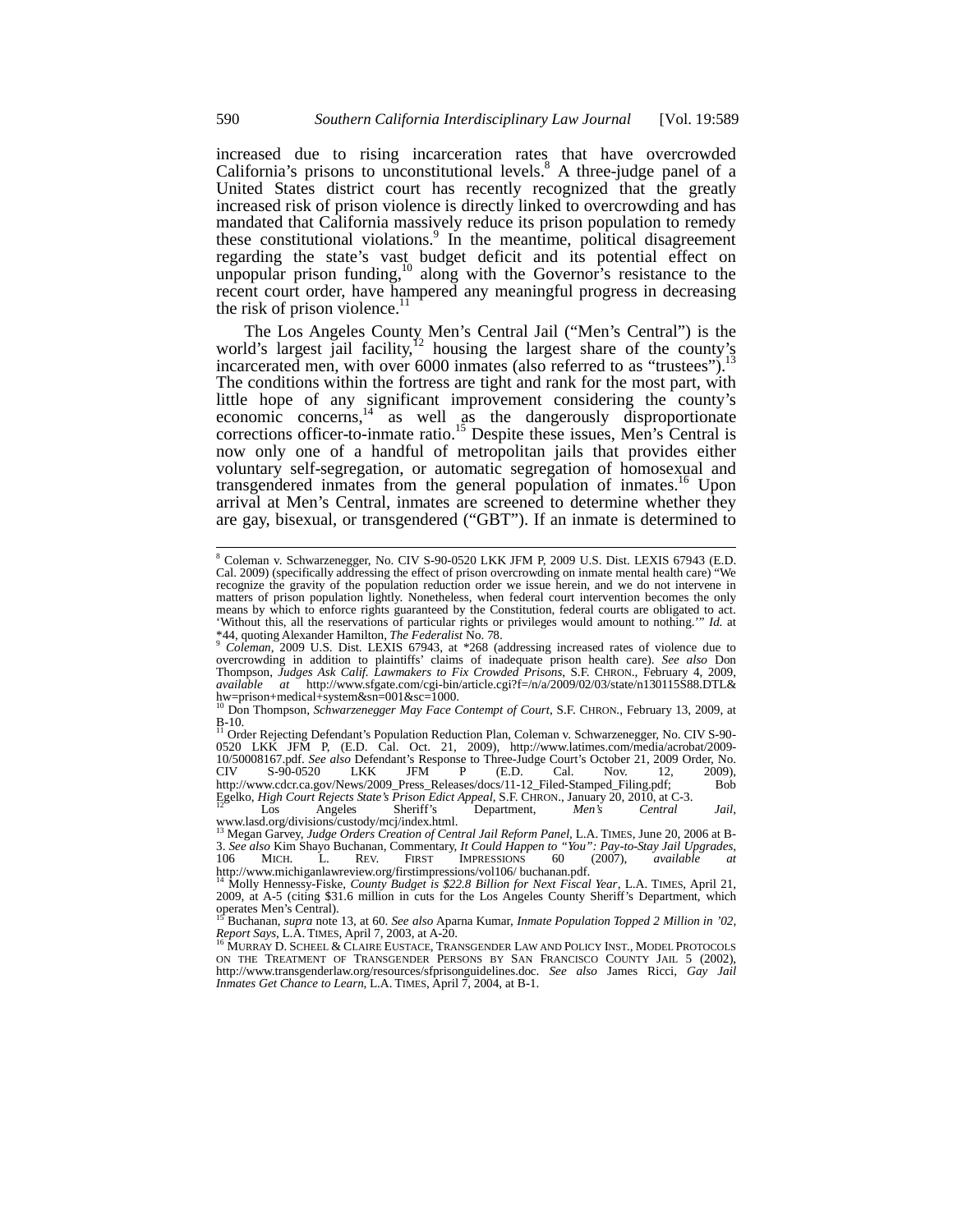be GBT, the inmate is classified as a K6G (formerly K-11) inmate. K6G inmates are then housed in one of four units specially designated for their classification.17 Once transferred from Men's Central to a state prison, however, K6Gs are forced to reintegrate into the general prison population, as California prisons currently do not require that an inmate's GBT status be considered during prison classification.

This Note seeks to evaluate the background and application of administrative segregation of gay, bisexual, and transgendered inmates in Men's Central and the repercussions of introducing previously segregated inmates into the general population of California state prisons. In doing so, this Note will also focus on the social context within which inmate sexual assaults occur, including perceptions of masculinity and sexuality by inmates and officers and the distinctive alternate-social order that has flourished within all-male penitentiaries. Next, this Note will concentrate on current judicial and legislative trends that have developed in response to the growing concern of prison rape as a violation of inmates' Eighth Amendment rights. Finally, this Note will evaluate the recommended courses of action in light of the latest California jurisprudence related to the protection of lesbian, gay, bisexual, or transgender ("LGBT") rights.<sup>1</sup>

## II. INCARCERATING SEXUAL MINORITIES

The automatic segregation of GBT inmates in Los Angeles County was initiated by court order in  $1985$ ,<sup>19</sup> with the aim of protecting this subgroup of the inmate population that faced substantially greater threats of physical violence.<sup>20</sup> In order to be classified as K6G, inmates undergo an evaluation interview upon arrival at Men's Central to determine whether they are homosexual, bisexual or transgendered. In the corrections system, gender is determined by genitalia, so that a male-to-female transgendered inmate who has not undergone sexual reassignment surgery will be housed in a men's facility.<sup>21</sup> Once classified, K6Gs reside in one of four "dorm-style"

<sup>&</sup>lt;sup>17</sup> Testimony by Mary Sylla, Ctr. for Health Justice, Conditions of Confinement—Access to Physical and Mental Health Care (Dec. 11, 2008),

http://www.healthjustice.net/Other/Testimony%20for%20Romero%20hearing.pdf. *See also* UCLA School of Public Health, Partner Services, http://www.ph.ucla.edu/epi/Faculty/Visscher/Epi230/ 2009/Ramirez\_Partner\_Services\_04-09.ppt (last visited Dec. 30, 2009). <sup>18</sup> In an effort to be as in-depth as possible, this Note will focus solely on male-to-male sexual assault in

men's jails and prisons. The prevalence of sexual assaults involving female inmates is also a critical issue that should not be minimized. For an introductory discussion on the topic of sexual assault against female detainees. *See* JOCELYN M. POLLOCK, WOMEN**,** PRISON & CRIME 176 (Todd Clear ed., Wadsworth 2002) (1990). <sup>19</sup> Stipulation and Request for Dismissal: Order, Robertson v. Block, No. CIVS82-1442 WPG PX (C.D.

Cal. Jul. 17, 1985) [hereinafter Robertson Stipulation Order] (dismissing case against defendants without prejudice, contingent on defendants providing the stipulated steps to protect plaintiffs and all

other gay inmates), *available at* www.clearinghouse.net/chDocs/public/JC-CA-0064-0001.pdf. <sup>20</sup> Though initially segregated in a designated ward within the Hall of Justice, GBT inmates are currently housed in Men's Centra

currently housed in Men's Central. Robertson Stipulation Order, *supra* note 19.<br><sup>21</sup> CAL. CODE REGS. tit. 15 § 1050(a) (2009). It is important to note that California law requires that inmate housing be considered on the practice in most of California (including Men's Central) is to determine an inmate's sex based on the presence of male or female genitalia, regardless of the inmate's perceived gender identity. Certain jurisdictions, including San Francisco County, determine sex by the inmate's perceived gender identity, regardless of genitalia. *See* Transgender Law Center, *California Transgender Law 101* 142–43 (2006), *available at* http://www.transgenderlawcenter.org/pdf/ca\_trans\_law\_101.pdf.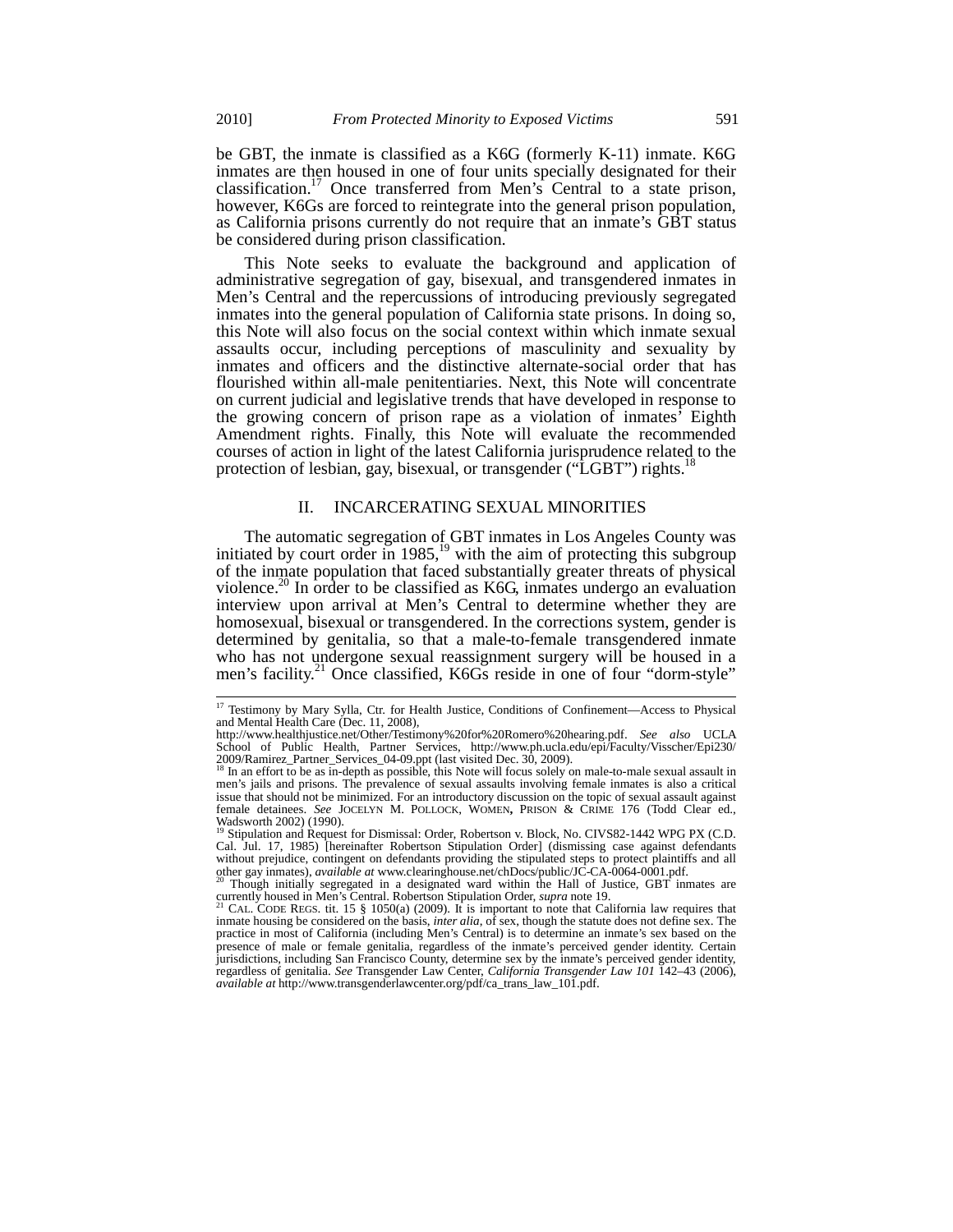cellblocks in an isolated wing of the jail complex. Guards monitor the K6G cells around the clock and ensure a relatively stable and safe environment. However, at lights-out, the inmates are left in near pitch-black conditions, making it more difficult for guards to monitor their every move.

In the event that inmates are sentenced to state prison at the conclusion of their court proceedings, the world of incarceration takes a dramatically different turn. California state prisons do not automatically segregate their GBT inmates. In fact, prior to the enactment of California's Sexual Abuse in Detention Elimination  $Act^{22}$  ("SADEA") in 2006, California penitentiaries were not required to take any specific factors into consideration outside of the prison system's normal concerns of gang violence and the type of offense the inmate had perpetrated. The cavalier attitude toward protecting inmates from sexual assault began to change, however, after the release of the Human Rights Watch report in 2001 and the University of California at Irvine ("UC Irvine") report on California correctional facilities in  $2007.<sup>23</sup>$ 

These reports sparked a national debate that resulted in Congress passing the Prison Rape Elimination Act of 2003 ("PREA"), which in turn led to the SADEA in California. The implementation of the SADEA, which will be discussed in greater depth below, requires that California detention centers utilize objective systems to classify incoming inmates in an effort to house them in a location that minimizes opportunities for sexual assault. In addition, the SADEA establishes protocols for responding to sexual violence, including the investigation and prosecution of sexual abuse cases.<sup>24</sup> A few of the primary underlying goals of the SADEA are to:

[M]ake the prevention of sexual abuse in detention a top priority in all state detention institutions . . . [and] to protect the 8th amendment right of inmates and wards to be free from cruel and unusual punishment as guaranteed by the United States Constitution  $\ldots$  [and] Section 24 of Article 1 of the California Constitution.<sup>25</sup>

The Human Rights Watch report also highlighted the relationship between sexual assaults in detention centers and rates of incarceration. The rate of incarceration within the United States has grown exponentially in the past forty years, reflecting a dramatic shift in sentencing policies throughout the state and federal criminal systems.<sup>26</sup> Along with this striking growth in the inmate population have come harrowing accounts from prison rape survivors about the brutal and often inhuman attacks. This is especially true of California correctional facilities, which collectively houses over  $150,000$  inmates.<sup>2</sup>

According the Human Rights Watch report, a 1982 study of California correctional facilities found that 14% of California inmates were victims of

<sup>&</sup>lt;sup>22</sup> CAL. PENAL CODE § 2635 (2008), 2005 Cal. Stat. Ch. 303 § 3 (effective January 1, 2006).

<sup>&</sup>lt;sup>23</sup> See supra notes 1, 7.<br>
<sup>24</sup> CAL. PENAL CODE § 2635-2641.<br>
<sup>24</sup> CAL. PENAL CODE § 2635-2641.<br>
<sup>25</sup> 2005 Cal. Stat. Ch. 303 § 2(b), (f)-(g).<br>
<sup>26</sup> See HUMAN RIGHTS WATCH, *supra* note 1, at 28.<br>
<sup>27</sup> Id. at 100.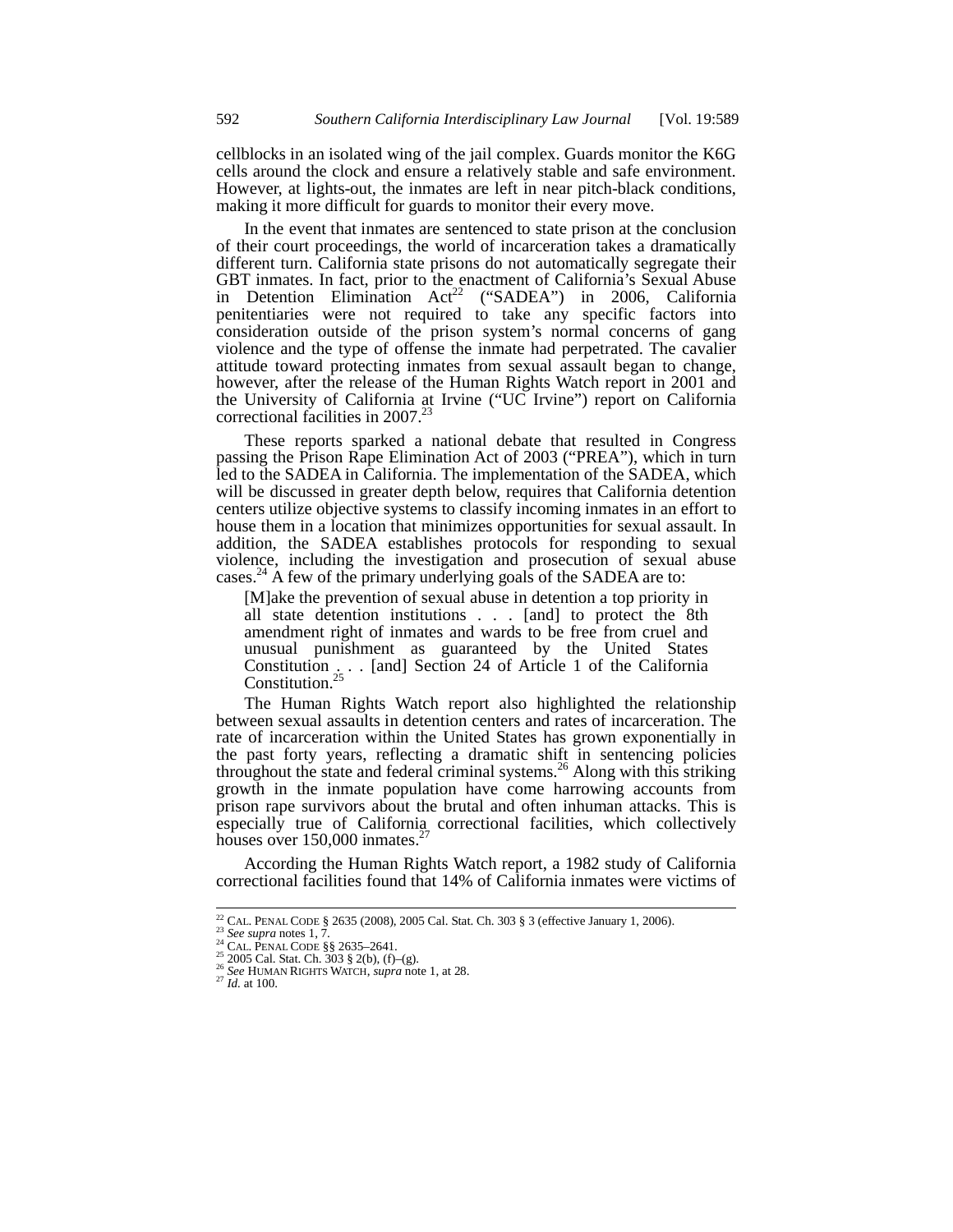forced oral or anal sex.<sup>28</sup> In contrast, the  $2007$  study completed by Valerie Jenness and Cheryl Maxson from UC Irvine<sup>29</sup> found that less than 5% of general population inmates were victims of sexual assault,  $30$  but that transgendered inmates suffered sexual assault at a rate that was many times higher at 59%.<sup>31</sup> As a group, "non-heterosexual," or GBT, inmates suffered sexual assault at an astonishing rate of  $67\%$ <sup>32</sup> Aside from sexual orientation, characteristics such as age, body size, being perceived as intellectual or passive, being convicted of a sex crime against a minor, or possessing feminine characteristics also increased an inmate's chance of being sexually assaulted.<sup>33</sup> Though these additional characteristics often put male inmates at heightened risk of sexual assault, the Bureau of Justice Statistics determined that "sexual orientation was the single most predictive characteristic of who was targeted for sexual assault."<sup>3</sup>

The enormous disparity in rates of victimization between heterosexual inmates and GBT inmates cannot simply be explained away as an indication of homophobia. Rather, three major interrelated factors have fostered the steep rise of prison violence over the last few decades: (a) the distinct phenomena of the prison social order; (b) the role of corrections officers in policing and, in some cases, exacerbating sexual violence; and (c) the unprecedented exponential rise in prison overcrowding.

#### A. SPLINTERED MASCULINITY: A MANUFACTURED SOCIAL HIERARCHY BASED ON POWER AND SUBMISSION

The unique environment of an all-male and highly restricted correctional facility gives rise to an alternate social order to that of the outside world. This atmosphere requires inmates to stand their ground and exhibit a façade of impenetrability against constant threats to their safety and social status.<sup>35</sup> As a result, in order for an inmate to prevent losing his current status in the prison hierarchy, it becomes necessary (and at times, desirable) to force other inmates into submission.<sup>36</sup> This can take the form of mere physical assaults or, more strikingly, official arrangements known as "hooking up."<sup>37</sup>

 $^{28}$  *Id.* at 102.

<sup>&</sup>lt;sup>29</sup> Although the California study discusses the prevalence of sexual victimization among GBT inmates throughout, the report is more focused on the statistics surrounding transgendered inmates specifically.

Though it is important to note that the discrepancies in statistics may be due to methodology and reporting rates from victims, as well as definitions of rape, which will be discussed further below.<br><sup>31</sup> Jenness & Maxson, *supra* note 7, at 54.<br><sup>32</sup> Id. at 55. See also Stop Prisoner Rape, *SPR Fact Sheet: LGBTQ Detaine* 

*Assault in Detention*,  $\overline{A}$  *Detention*, *available* at *available* at *Att* p://www.justdetention.org/en/factsheets/JD\_Fact\_Sheet\_LGBTQ\_vD.pdf. <sup>33</sup> HUMAN RIGHTS WATCH, *supra* note 1, at 52.

<sup>34</sup> HUMAN RIGHTS WATCH, *supra* note 1, at 52.<br><sup>34</sup> Just Detention International, *A Call for Change: Protecting the Rights of LGBTQ Detainees*, http://justdetention.org/pdf/CFCLGBTQJan09.pdf.

<sup>35</sup> Christopher Hensley, *The Evolving Nature of Prison Argot and Sexual Hierarchies*, 83 THE PRISON JOURNAL 3, 289, 293 (2003). *See also* Stephen Donaldson, *A Million Jockers, Punks and Queens* in PRISON MASCULINITIES 118–26 (Don Sabo, Terry Kupers, & Willi London, eds., 2001) [hereinafter Donaldson, *A Million Jockers*]. *See also* This American Life, *Lockup* (May 5, 2006), *available at*  http://www.thislife.org/Radio\_Episode.aspx?sched=1131.

<sup>&</sup>lt;sup>36</sup> Hensley, *supra* note 35.<br><sup>37</sup> *Id. See also Stephen Donaldson, Who's Your Daddy? Hooking Up: Protective Pairing for Punks in* VIOLENCE IN WAR AND PEACE: AN ANTHOLOGY 348–53 (Scheper-Hughes & Burgois eds., 2003).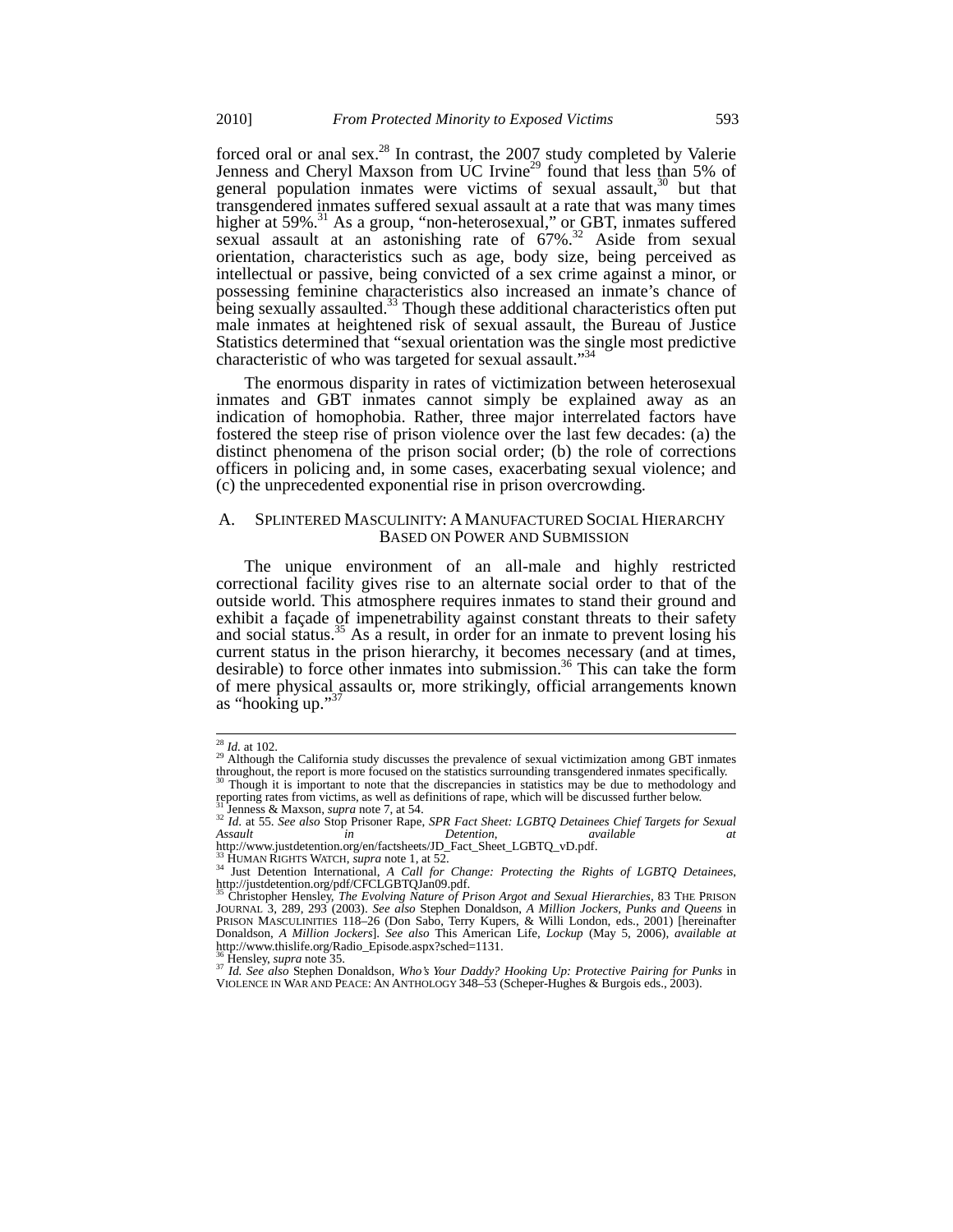The American style of incarceration was initially intended to force inmates into solitary conditions, going so far as to restrict groups of inmates from looking at one another even while walking down hallways.<sup>38</sup> As prison populations exploded throughout the nineteenth century, these early prisons quickly became overcrowded, resulting in prisoners being housed together.<sup>39</sup> The opportunity for socialization between inmates quickly led to the emergence of an alternate social order that closely mirrored the power structures of nineteenth century American society. This resulted in a social hierarchy, in which prisoners who forced other prisoners to submit to them by physical force or threat of force were seen as more masculine and, therefore, more powerful.<sup>40</sup>

Domination did not only take the form of physical assaults, however, as the first publically known accounts of rampant same-sex sex occurring within the nation's prisons were published as early as 1826 by Louis Dwight.<sup>41</sup> At the time, homosexuality had not been conceptualized in the manner in which it is commonly understood today. Rather, the lack of terminology betrayed the social sensibility that considered same-sex sexual acts to be evil and corrupt in nature. This is evidenced by Dwight's writings, in which he stated: "THE SIN OF SODOM IS THE VICE OF PRISONERS, AND BOYS ARE THE FAVORITE PROSTITUTES."4

Though sensationalized with Biblical references, Dwight's observation was rather accurate in regard to the use of "boys" within this hierarchy. Juveniles were initially housed with adult inmates until the creation of the juvenile detention system in the late nineteenth century. During this time, older, more aggressive inmates would "seduce" young inmates into engaging in sexual encounters.<sup>43</sup> A young inmate in this situation then became the "kid" or property of the adult inmate. Once juveniles were no longer housed in adult prisons, this position in the hierarchy was designated to the youngest and most vulnerable adult inmates that entered the prisons.

Along with this modified social order came a new lexicon that was understood only by inmates and prison officials. This prison argot captures the nuances of masculinity, or the lack thereof, in the social order through its terms for inmates' sexual roles. Those men who are the most aggressive, and therefore masculine, are the "jockers," "wolves," or "daddies.<sup>9544</sup> These "jockers" tend to pair themselves off with men who are typically heterosexual but are perceived as weak in the prison culture, either because of their timidity, body stature, or effeminate tendencies. Due to their perceived characteristics, these "weaker" men are physically forced, or coerced, into servicing "jockers" sexually—also referred to as being "turned-out."<sup>45</sup> Once an inmate is "turned out," he is referred to as a

 $^{38}$  REGINA KUNZEL, CRIMINAL INTIMACY 16-20 (2008).

<sup>&</sup>lt;sup>38</sup> REGINA KUNZEL, CRIMINAL INTIMACY 16–20 (2008).<br><sup>40</sup> *Id.* at 27.<br><sup>41</sup> *Id.* 42 *See* KUNZEL, *supra* note 38, (citing Prison Discipline Society [Boston], *Annual Report of the Board of Managers of the Prison Discipline Society*, vol. 1 at 30 (1826) (capitalization in original)).<br><sup>43</sup>*Id.* at 27. 44 *See* Hensley, *supra* note 35. 45 WAYNE S. WOODEN & JAY PARKER, MEN BEHIND BARS 3 (1982).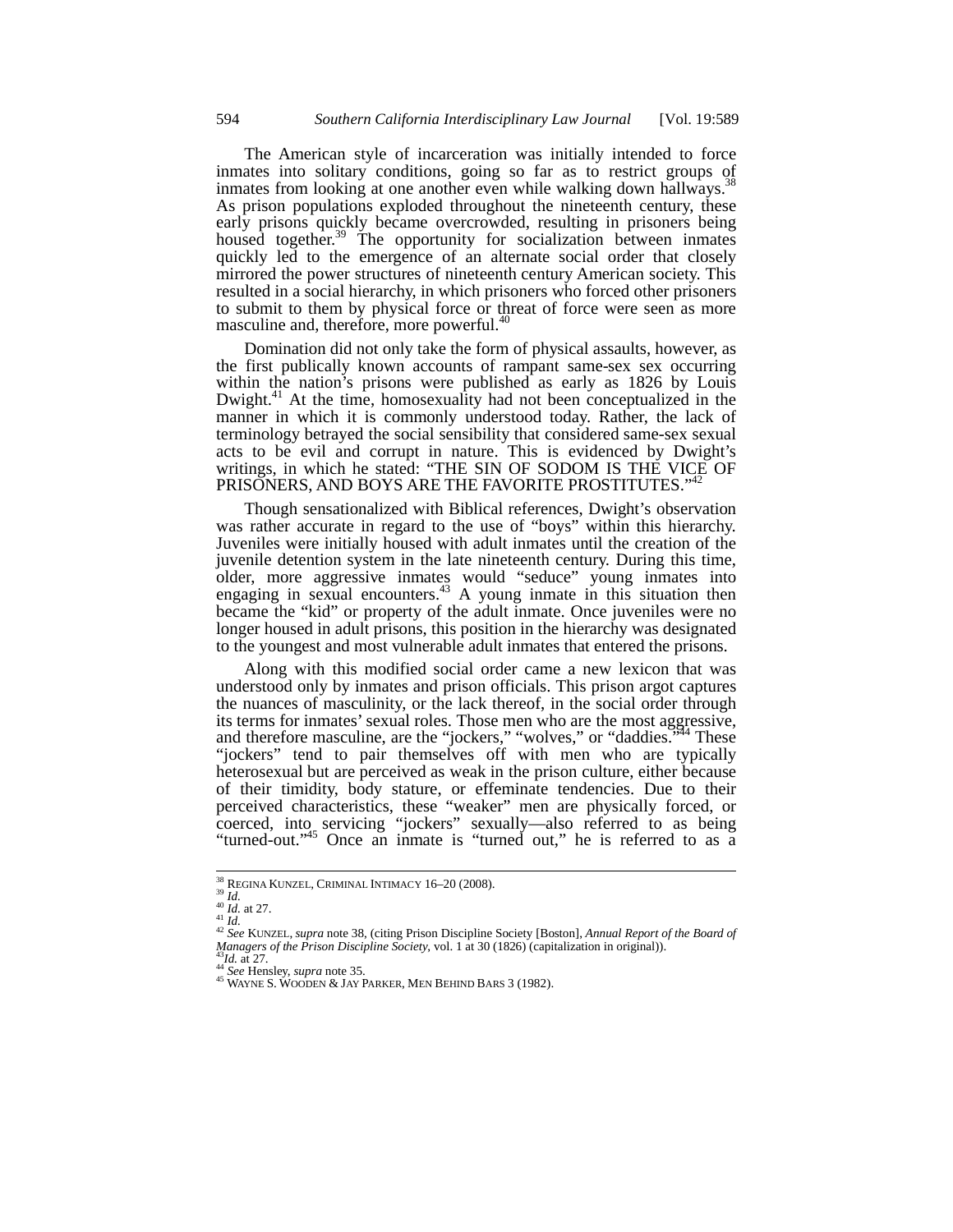"punk," "fuckboy," "catcher," or "kid."<sup>46</sup> There is also a third category of inmates comprised of men who fit into what those in prison view to be the stereotypical homosexual role. These men, "queens" or "fairies," have particularly effeminate mannerisms and will often wear makeup and take on feminine names. $47$  The resulting hierarchy, then, is topped with "jockers" as the most feared and respected class, followed by "queens" in the middle, and "punks" at the bottom, as the most reviled. $44$ 

Considering that most "punks" are considered heterosexual before and after their incarceration, their position at the bottom of the prison hierarchy is curious at first glance. However, under the social norms of prison society, "punks" are looked down upon because they have lost their claim to the masculinity they once possessed, and by extension, to their own heterosexuality.<sup>49</sup> Conversely, the aggressive inmates who actively rape other inmates in no way jeopardize their masculinity. Rather, their active role in penetrating—either orally or anally—another inmate is seen as an affirmation of the rapist's masculinity. As James Robertson notes, some inmates turn to aggression as their only viable option of asserting their masculinity.<sup>50</sup>

Interestingly, a study of contemporary prison argot has shed light on certain refinements that have taken hold in American prisons. The upper echelon of prison society, "jockers," has been subdivided into two categories: aggressive and non-aggressive "wolves" (or "jockers").<sup>51</sup> Aggressive "wolves" have maintained their traditional status at the top of the social hierarchy, whereas non-aggressive "wolves" or "teddy bears" typically do not sexually assault their sex partners.<sup>52</sup> Rather, they seek out other inmates, usually "queens" or closeted gays, who willingly engage in consensual sex. These inmates are able to maintain their perceived masculinity by solely taking on the active role during sex.<sup>5</sup>

Additionally, the role of "queen" has been subdivided into "fish" and "closeted-gay."<sup>54</sup> In the early stages of the development of the prison argot, the term "fish" was used to denote newcomers to the prison system. Contemporary usage, however, has modified the term to denote what is typically considered the "queen." In effect, "fish" are the openly homosexual inmates that exhibit particularly overt effeminate characteristics. "Closet-gays" refer to men who are homosexual in nature but who can pass as heterosexual. "Closet-gays" are still distinct from "punks" in that "closet-gays" are not considered to be heterosexual men who were not masculine enough to hold onto their masculinity; rather,

 $\frac{46}{47}$  *Id.*<br> $\frac{47}{47}$  *Id. See also* Donaldson, *A Million Jockers, supra* note 35, at 118–26.

<sup>&</sup>lt;sup>46</sup> Id.<br><sup>47</sup> Id. See also Donaldson, A Million Jockers, supra note 35, at 118–26.<br><sup>48</sup> Id. at 292–93.<br><sup>49</sup> Christopher Man & John Cronan, *Forecasting Sexual Abuse in Prison: The Prison Subculture of Masculinity as a Backdrop for "Deliberate Indifference*," 92 J. CRIM. L. & CRIMINOLOGY 127, 148–52  $(2001)$ .

<sup>50</sup> James Robertson, *Cruel and Unusual Punishment in United States Prisons: Sexual Harassment Among Male Inmates*, 36 *AM.* CRIM. L. REV. 1, 13–14 (1999).<br><sup>51</sup> *See* Hensley, *supra* note 35, at 297.<br><sup>52</sup> *Id.* at 296.<br><sup>53</sup> *Id.* at 297.<br><sup>54</sup> *Id.*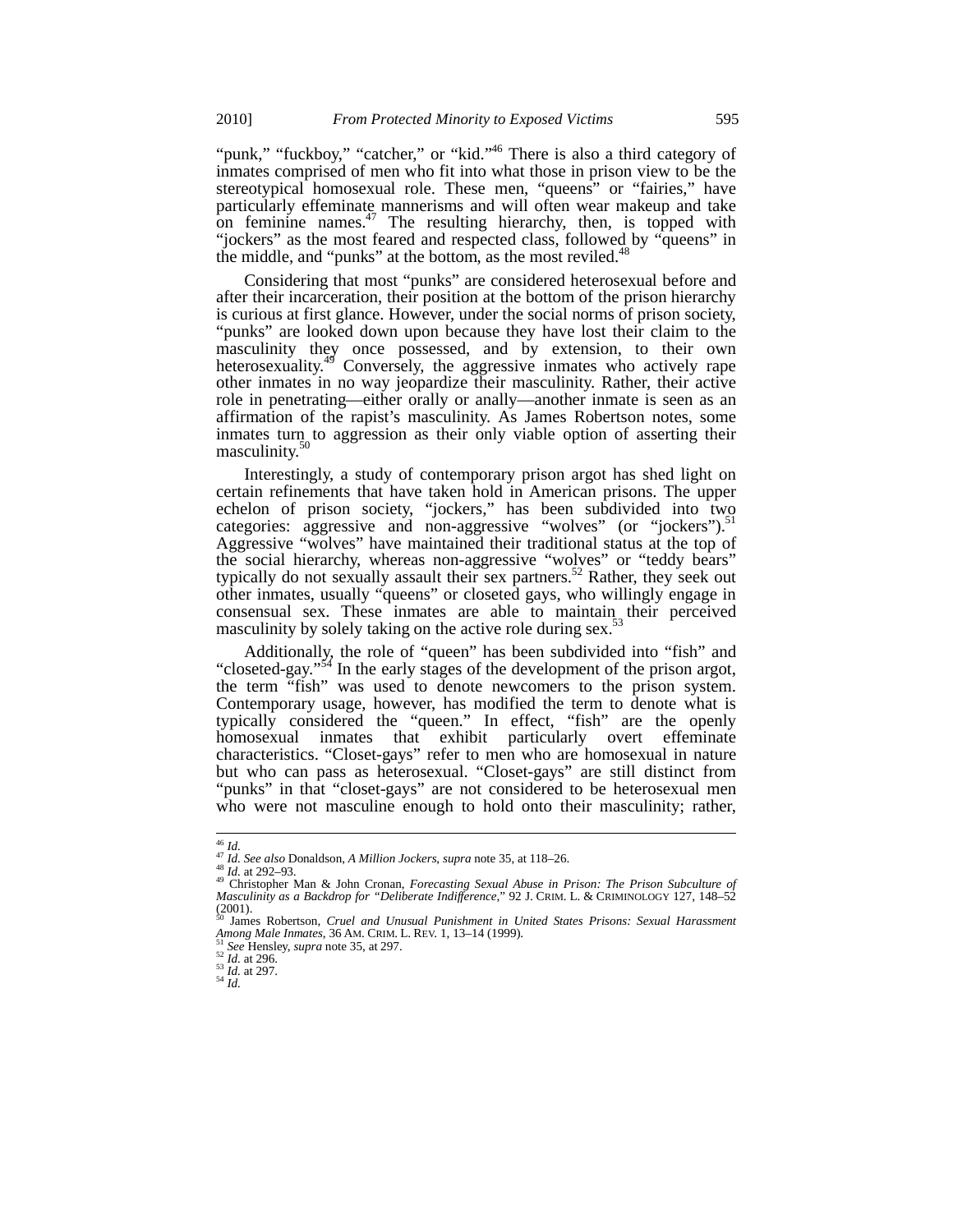because of their sexuality, "closet-gays" are perceived to have no genuine masculinity to lose in the first place.

Thus, the new subdivisions in the prison hierarchy are such that aggressive "wolves" and "fish" share parity in terms of respect and placement in the hierarchy. Non-aggressive "wolves" and "closet-gays" rank above the bottom echelon, while "punks" remain at the very bottom.<sup>55</sup> In his study, Christopher Hensley also notes that "fish" were able to rise in the hierarchy by instilling fear into other prisoners by their highly aggressive, though non-sexual, behavior.<sup>5</sup>

The prison argot also speaks of "relationships," some consensual, many coerced, in which inmates "hook-up" with another inmate and, in doing so, take on a specific sexual role. Hooking up occurs between two inmates when one inmate (the "jocker," "wolf," or "daddy") buys or comes to an agreement with another inmate (the "punk," "fuckboy," "kid," or "catcher").<sup>57</sup> These agreements go beyond a one-time rape and are considered enforceable contracts in which the "kid" provides the "jocker" with sexual gratification, along with any other tasks or chores desired by the "jocker.<sup>558</sup> In exchange, the "jocker" protects the "kid" from any trouble, even risking his own life to defend his "kid."<sup>59</sup> These agreements are quickly publicized throughout the inmate population, resulting in the "kid" receiving the level of respect that is afforded to his "jocker," which in turn rests on the "jocker's" status within the hierarchy of inmates. $60$  The "respect" afforded to the "kid" is relative, in that the "kid" himself does not have the respect of the other inmates, but the inmates will treat the "kid" well so as to avoid any conflict with his "jocker."

Of course, these agreements are not often made under mutual consent, such as when a "kid" is bought by a "jocker" from another "jocker," or in some cases through bribing correctional officers. $61$  For those inmates who do enter into these agreements, the reality is that although there is an *agreement* to enter into a sexual relationship, these acts are nevertheless done under coercion. GBT, new, or otherwise at-risk inmates face the very real threat of repeated rape and assault if they do not find a "daddy" to offer them protection in exchange for sex.<sup>62</sup> As one inmate survivor stated, "I had no choice but to hook up with someone that could make [the prison gangs] give me a little respect . . . . All open [h]omosexuals are preyed upon and if they don't chose [sic] up they get chosen."<sup>63</sup> This process also comprises a part of *prisonization*: the process in which new inmates are indoctrinated into the social values and behavioral norms of the prison

 $55$  Id.

<sup>&</sup>lt;sup>56</sup> Hensley, *supra* note 35, at 297. Hensley notes an example of the fear-inducing behavior by "fish" as: "two incidents of fish killing other inmates because the other inmates had referred to them as punks. . . . In addition, fish were also known for their jealousy; consequently, a number of inmates reported that they were scared to engage in sexual activities with the fishes' sex partners." *Id.*<br>
<sup>57</sup> See This American Life, *supra* note 35.<br>
<sup>59</sup> Id.<br>
<sup>61</sup> Id.<br>
<sup>61</sup> For an example, see the case of R.G described in the introduct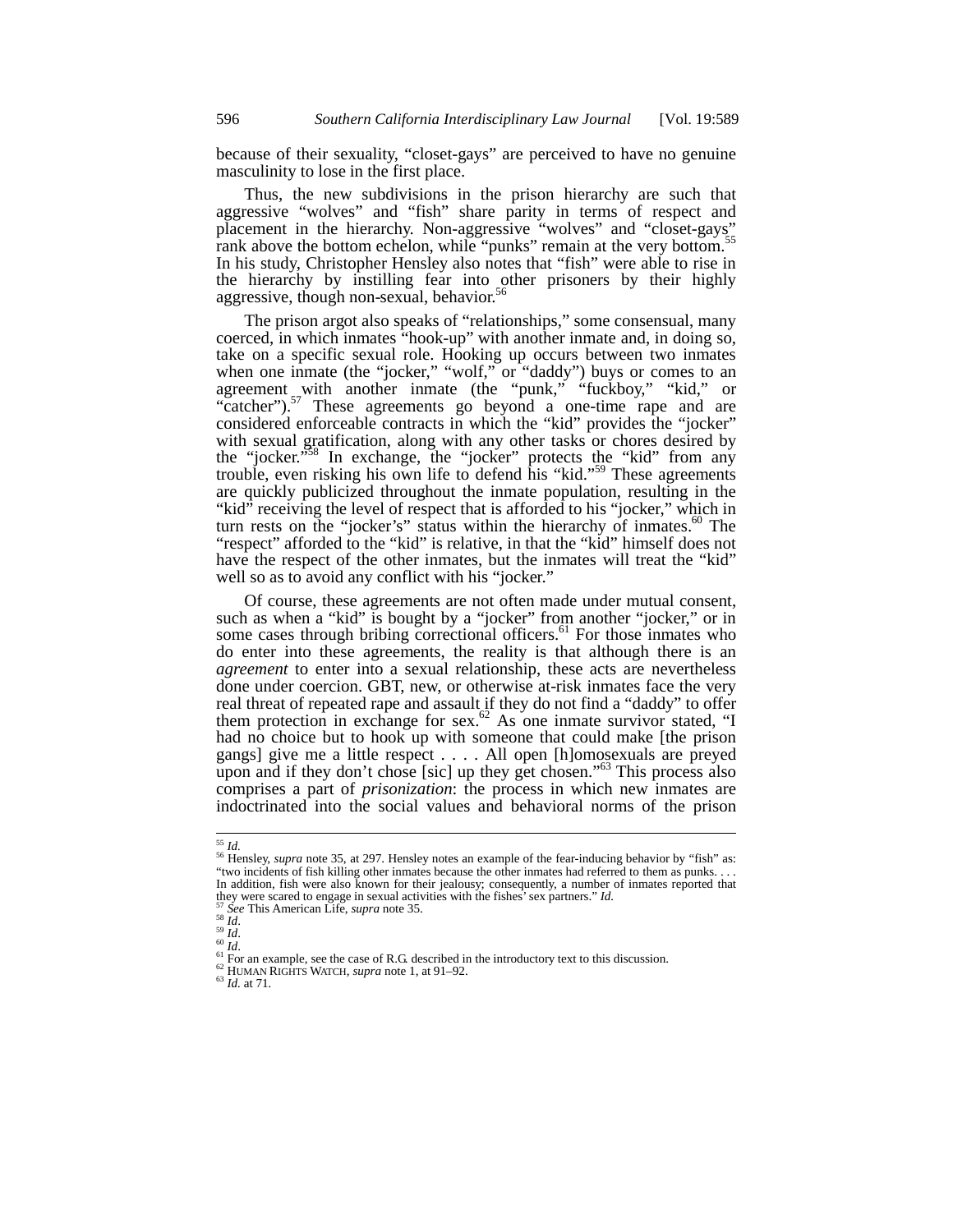system.<sup>64</sup> A new inmate's chances of survival, then, are highly dependent on how quickly he acclimates to the prison's social order.

The nature of these prison relationships can also vary greatly. In many instances, the "kid" is treated as a mere commodity belonging to the "jocker." Oftentimes, "jockers" will loan out their "kid" to friends as favors, to repay debts, or simply pimp them out to the prison community at large.<sup>65</sup> One such example is  $\overline{J.D.}$ , an inmate who was known for being a poor fighter. J.D. was raped by his physically domineering cellmate and was thereafter sold from inmate to inmate.<sup>66</sup> After being transferred to another wing for his safety, he was immediately sold to B.T., who also rented him out to other inmates, as well as forcing him to perform menial and degrading tasks.<sup>67</sup> This common practice is pervasive throughout much, if not all, of the United States. The Human Rights Watch report relays this horrific truth from another inmate:

[M]ost time when a young boy is turned out by a gang, the sole purpose of that is first to fuck the boy[,] especially the young boys, once they finish with the boy they are sold to another prisoner for profit, it's [a] big business selling boys in prisons and gang members control this business. [sic]<sup>68</sup>

On the other end of the spectrum lie agreements in which the roles of the "jocker" and "kid" are maintained, but the "jocker" affords his "kid" a greater amount of respect, and in some cases, affection. T.J. Parsell describes one such relationship in his memoir recounting his experiences in a Michigan prison beginning at the age of seventeen. He recounts how his "jocker," Slide Step, "was kind to me. He smiled a lot, and he always had a twinkle in his eye. At least he did for me, but mostly he was gentle  $\dots$ ."<sup>6</sup>

Such mutually caring relationships are rare, however, because of the danger that they pose to the "jocker's" masculinity. An inmate must constantly be on guard in order to maintain his masculinity in the eyes of other inmates. If he is seen as becoming soft—by either falling in love with his "kid" or taking on a passive role in sex, even if it is only once—then his status is in danger of being irrevocably lost. "'Manhood'. . . is a tenuous condition, as it is always subject to being 'lost' to another, more powerful or aggressive, Man; hence, a Man is expected to 'fight for his manhood.'<sup>70</sup>

These contractual arrangements became such an integral part of the inmate experience that Stephen Donaldson published a pamphlet aimed at informing new inmates of the risks of prison rape and instructing them on the safest way to maneuver the "hooking up" process.<sup>71</sup> The expertise from the pamphlet is derived from Donaldson's own experiences in jail. In 1973, Donaldson was arrested during a peace protest at the White House and

<sup>&</sup>lt;sup>64</sup> See Hensley, supra note 35, at 298.

<sup>&</sup>lt;sup>65</sup> HUMAN RIGHTS WATCH, *supra* note 1, at 93.<br>
<sup>66</sup> *Id.* at 94.<br>
<sup>67</sup> *Id.* at 95.<br>
<sup>68</sup> *Id.* at 95.<br>
<sup>69</sup> *IC.* PARSELL, FISH 115 (Carroll & Graf 2006).<br>
<sup>70</sup> *See* Donaldson, *A Million Jockers, supra* note 35, at 1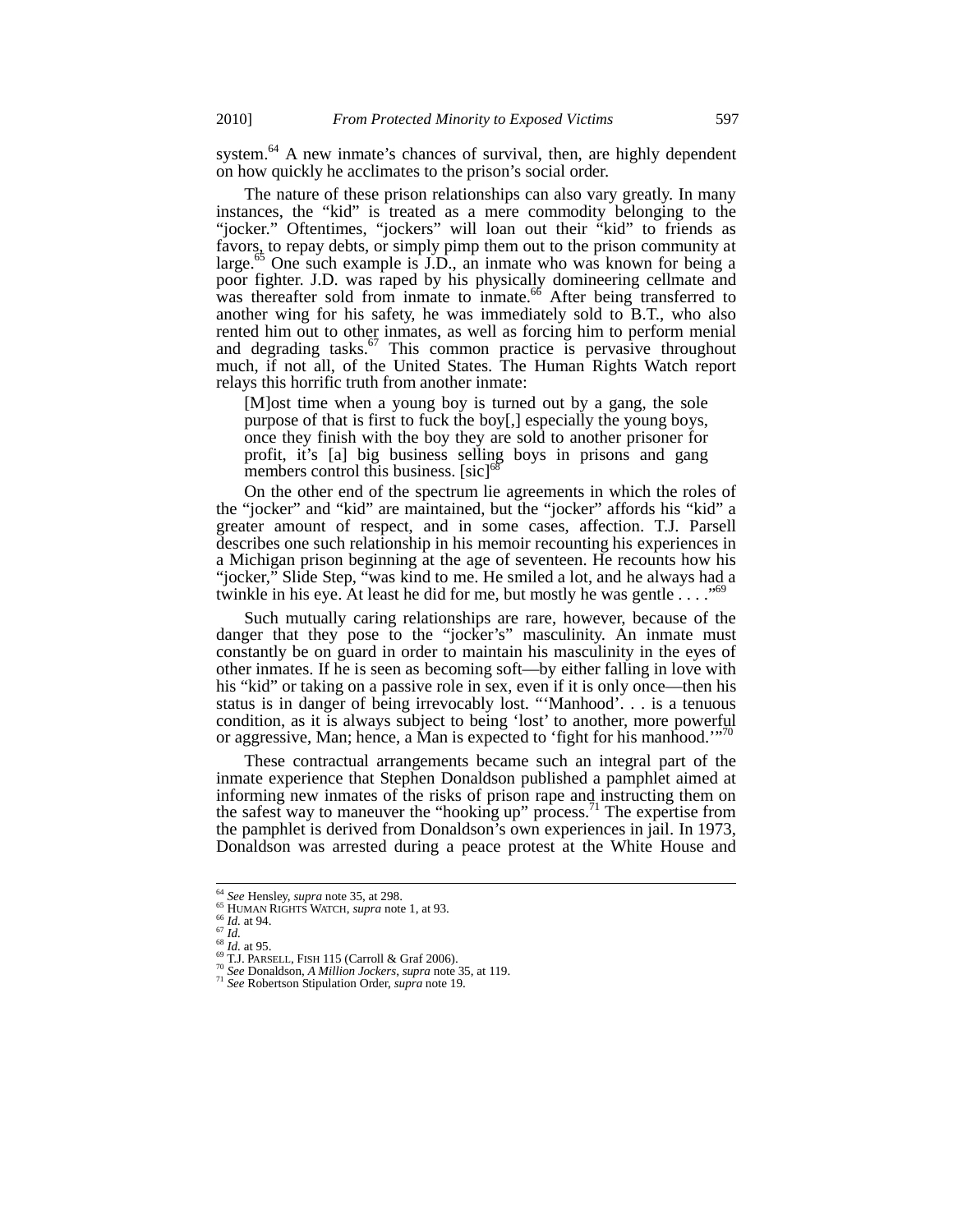charged with trespassing.<sup>72</sup> During his two-day stay at the local jail, Donaldson was brutally gang raped approximately sixty times while his pleas to guards for his safety went unheeded.<sup>73</sup> He eventually passed away in 1996 from AIDS, which he contracted during a prison rape.<sup>74</sup> Sadly, Donaldson's experiences and the advice given through his pamphlets reflect a reality that is still prevalent over thirty years after his first prison rape.

# B. PRISON OFFICIALS' PERCEPTIONS OF INMATE RAPE: SEXUALITY AND MASCULINITY FROM THE EYE OF THE STATE

Correctional officers also play an important role in the occurrence and attempted prevention of sexual assault in prisons. Throughout the twentieth century, many of the steps that prison officials took to deal with violence within male prisons were predicated on the prevailing essentialist philosophy of the time.<sup>75</sup> This philosophy viewed sexuality as a strictly heterosexual-homosexual binary. The problem with this binary arises when, as we have already seen, men who identify as heterosexual in the outside world perform homosexual sex acts, either willingly or by force. Helen Eigenberg describes how the essentialist philosophy of the twentieth century dealt with this contradiction by focusing on rape and categorizing prostitutes and rapists as "situational homosexuals."76 This mainly served to "blur the distinction between consensual sexual acts and coercive ones."<sup>77</sup> In fact, essentialist authors, such as Donald Clemmer, found situational homosexuals to be a challenging deviation from what was considered the natural heterosexual-homosexual binary. To reconcile the anomaly of "situational" homosexuals, Clemmer often emphasized the extreme pain of sexual starvation in order to explain the reality of heterosexual men partaking in homosexual acts in prison,<sup>78</sup> as well as the dangerous and seductive qualities of the innate homosexual. Clemmer noted that true, or "constitutional," homosexuals were "infectious foci . . . who spread perversion throughout the community."<sup>79</sup>

It can be quite easy to understand the root of some of the potentially homophobic treatment of inmates by correctional officers by examining the language used in much of this literature. Throughout much of the twentieth century, American sentiments toward sexuality relied heavily on nineteenth century concepts of sin and law, as opposed to the relatively new field of sexology that was developing in Europe at the same time. $80^\circ$  In fact, it was not uncommon for American scientists to recoil from any discussion of same-sex sexuality out of a sense of decency. A Kentucky physician,

<sup>&</sup>lt;sup>72</sup> Just Detention International, *A Brief History*, http://www.justdetention.org/en/spr\_history.aspx.<br><sup>73</sup> Id.<br><sup>74</sup> Id.<br><sup>75</sup> Helen M. Eigenberg, *Correctional Officers and Their Perceptions of Homosexuality, Rape, and* 

<sup>&</sup>lt;sup>75</sup> Helen M. Eigenberg, *Correctional Officers and Their Perceptions of Homosexuality, Rape, and Prostitution in Male Prisons, 80 THE PRISON JOURNAL 4, 415 (2000).<br><sup>76</sup> <i>Id.* at 418.<br><sup>77</sup> *Id.* at 418.<br><sup>78</sup> *Id.* at 418.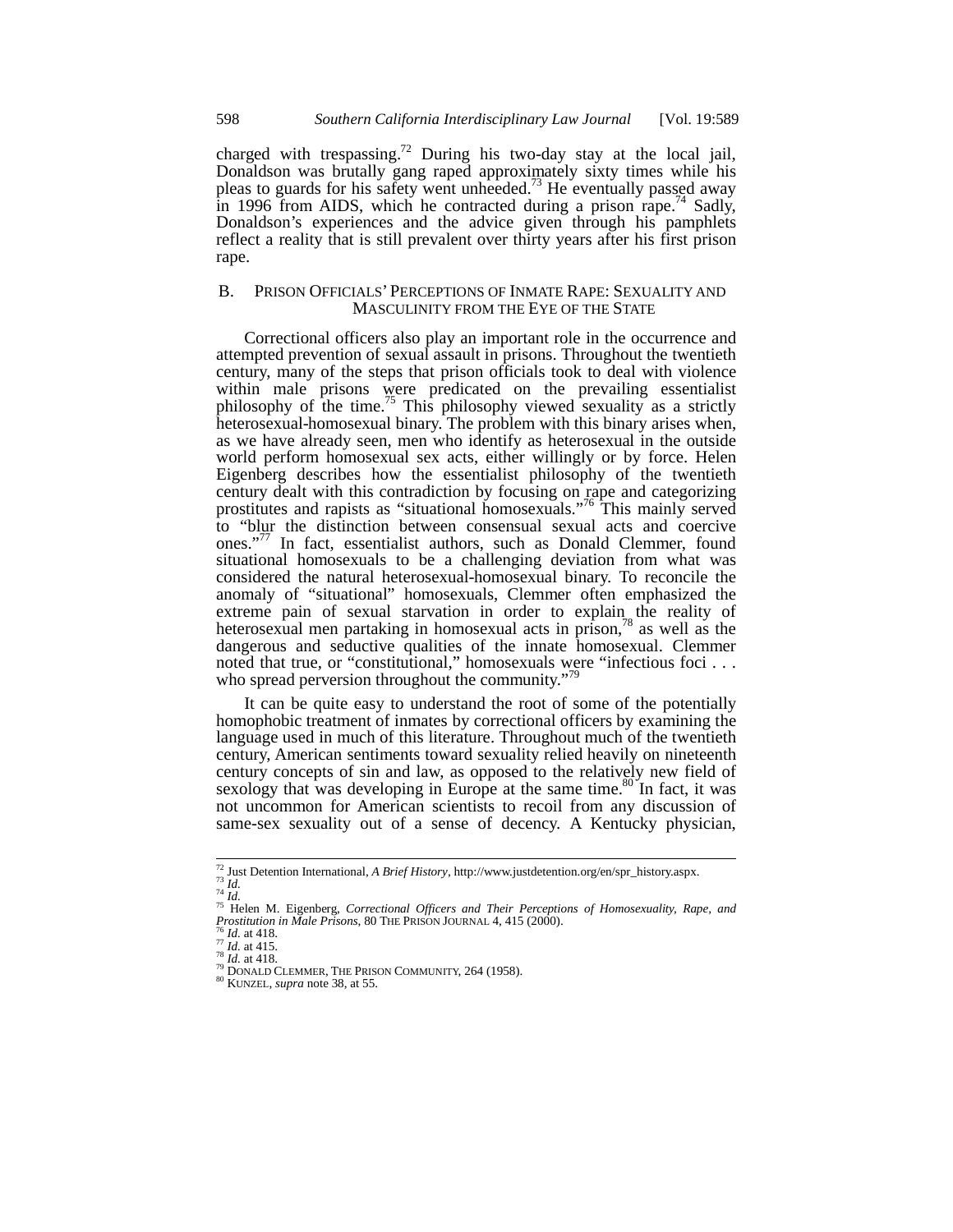George Monroe, exemplified this attitude when he wrote of the habits of prisoners "that were 'so abominable, so disgusting, so filthy, and worse than beastly, that the medical profession, from a sense of decency and respect, are loth [sic] to write about them, or even to discuss them with other physicians.'

This reticence on the topic of same-sex sex in prisons began to subside in the 1920s. Joseph Fishman, the nation's first and only federal inspector of prisons, rejected the widespread denial of "abnormal sexuality" in the prison system.<sup>82</sup> With the newfound embrace of "modern" sexology, American prison writers began to turn away from the moral view of samesex sex as sinful to what would evolve into the essentialist view of the hetero-homosexual binary. This binary, in turn, was modified for the "situational" homosexual, thereby providing a scientific account for the sexual behavior that occurred in prisons.<sup>83</sup>

Of course, the rigidity of the essentialist theory carried within it remnants of the moral disapproval of same-sex sex that was prevalent prior to the rise of sexology. The purpose of the essentialist view was to provide a more scientific and, therefore, objective view of sexuality. In actuality, however, the vociferous disgust toward same-sex sex widely expressed in the nineteenth century was masked behind the façade of an objective, scientific distaste for homosexuality as something that was abnormal, even contagious.

When it came to homosexuality in prisons, then, "true" homosexuals were often disregarded by essentialist authors and derided as "abnormal," "fags," and "queens."<sup>84</sup> Situational homosexuals, on the other hand, were implicitly coerced into homosexual acts by the very nature of the institution, what one author referred to as a "giant faggot factory."<sup>85</sup> As recently as 1989, the essentialist author Nobuhle Chonco, opined that heterosexual "'inmates are anxious and have pent-up tension which they *have* to release."<sup>86</sup> Furthermore, much of essentialist literature adopts the prison argot by dismissing victims of rape as "punks" and "turnouts," thereby implicitly validating the existing prison hierarchy that relies so much on the subjugation of the more vulnerable inmates. Terms such as these are still in widespread use today among both officers and inmates.<sup>87</sup> With such an emphasis in prison theory on the uncontrollable nature of male sexuality, coupled with the dismissive views of "true" homosexuals, one can easily imagine how the current levels of male-to-male assault have come to be tolerated as a natural state of prison life.

The role that correctional officers play in policing prison rape is complicated by two factors that are directly affected by the legacy of the essentialist view of sexuality. Firstly, officers who are on the lookout to

<sup>&</sup>lt;sup>81</sup> *Id.* (citing George J. Monroe, *Sodomy—Pederasty*, ST. LOUIS MEDICAL ERA 9, 432 (1899–1900)).<br><sup>82</sup> *Id.* at 57.<br><sup>83</sup> *Id.* at 58.<br><sup>84</sup> Eigenberg, *supra* note 75, at 418.<br><sup>85</sup> *Id.* at 419 (emphasis added).<br><sup>87</sup> *Se*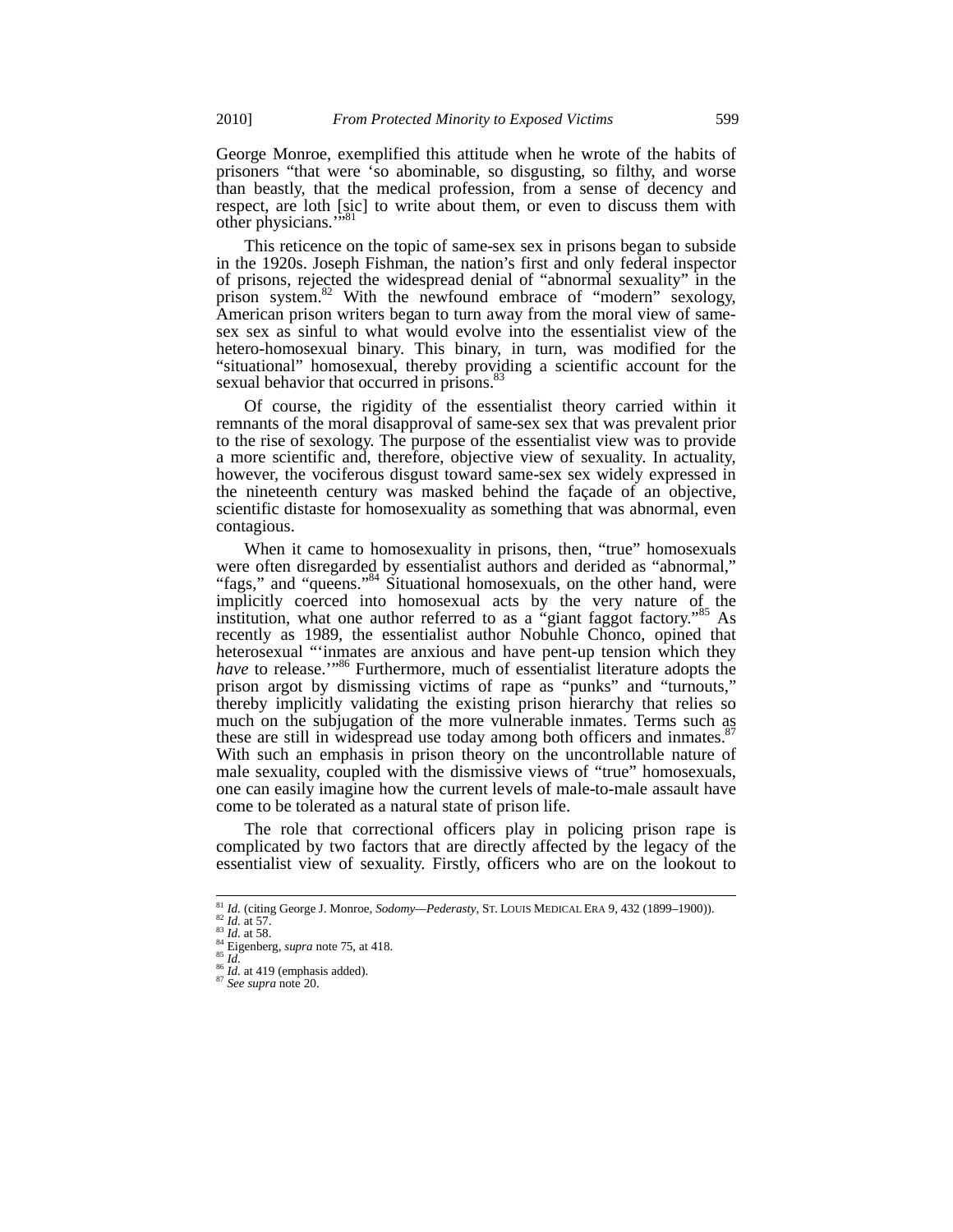prevent rape have difficulty in distinguishing between consensual sexual acts and rape.<sup>88</sup> Secondly, some officers' disapproval of homosexuality leads them to either blame the victim or even accuse the victim of enjoying the rape.<sup>89</sup>

In a recent study, Helen Eigenberg surveyed correctional officers within the department of corrections of a Midwestern state. From her research, Eigenberg notes that the vast majority of correctional officers defined rape in terms of physical force.<sup>90</sup> There was more difficulty, however, in distinguishing sexual assault that occurred through coercion, and not sheer physical force. Whereas 95% of the officers surveyed defined physical force as rape, only 64% defined sexual acts in exchange for protection as rape.<sup>91</sup> Furthermore, if the victim exchanged sexual acts for protection, and then demanded cigarettes, only 56% of the officers found that to be rape.  $92$ 

Fortunately, the officers who fall into the victim-blaming category are in the minority, though it is a sizeable minority.<sup>93</sup> In fact,  $16\%$  of officers stated that homosexual inmates "deserved" to be raped, while 12% claimed that victims deserved to be raped based on how they acted. The largest percentage of officers claimed that the inmates deserved to be raped if they had previously engaged in consensual sexual acts or took money or cigarettes prior to the sexual acts—23% and 24%, respectively. $\frac{5}{2}$ 

The personal views of officers towards women were also indicative of whether or not they would tend to blame the victim or find fewer acts to be coercive. Eigenberg noted that officers with less egalitarian views toward women (as well as officers who condemned homosexuality) were more likely to blame victims.<sup>95</sup> Conversely, officers who reject victim blaming (and/or have more permissive views on homosexuality) were more likely to include coercive situations within their definition of rape.<sup>96</sup> Clearly, the attitudes of corrections officers can be determinative in either helping a victim or setting a victim up for continued abuse; but regardless of an officer's helpful attitude, any positive effect is greatly diminished by the consequences of other pervasive systemic issues.

#### C. BREAKING POINT: THE DANGEROUS CONSEQUENCES OF OVERCROWDING IN CALIFORNIA'S CORRECTIONAL FACILITIES

Over the last three decades California's prison system has seen its inmate population explode from approximately 20,000 in the 1970s, to

<sup>88</sup> Eigenberg, *supra* note 75, at 421. <sup>89</sup> Eigenberg, *supra* note 75, at 422. *See also A Call for Change*, *supra* note 34; *SPR Fact Sheet*, *supra*  $\frac{1}{90}$  note 32.

<sup>90</sup> Eigenberg, *supra* note 75, at 422.<br>
91 *Id.*<br>
93 *Id.*<br>
93 *Id.* at 423.<br>
95 *Id.* 95 Eigenberg, *supra* note 75, at 423.<br>
96 *Id*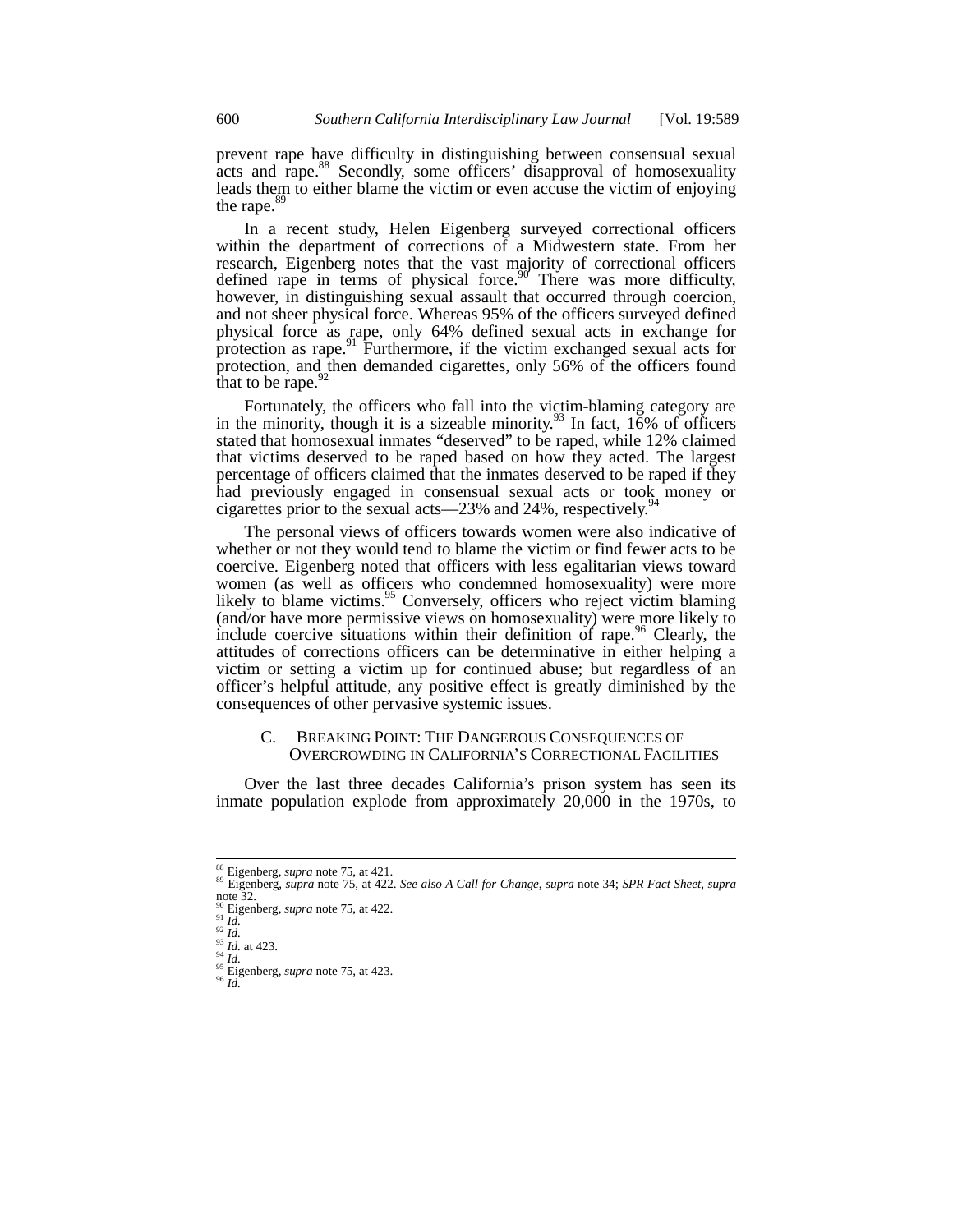approximately  $160,000$  today.<sup>97</sup> This eightfold increase greatly exceeded the funding that was made available to the prison system, resulting not only in more inmates being housed in small quarters, but also in program funding becoming near stagnant.<sup>98</sup> Despite the efforts of state governments and the federal government to fund the prison building boom of the 1990s, the capacity of the nation's prisons has been unable to meet the demand of incoming inmates.<sup>99</sup> The tide of new and returning inmates has been exacerbated by trends in criminal laws and sentencing statutes requiring longer incarcerations for more offenses, including non-violent offenses.<sup>100</sup> In addition, mandatory minimum sentences require inmates convicted of certain crimes to serve no less than a predetermined amount of prison time, regardless of any mitigating factors.<sup>10</sup>

Academics, prison officials and courts have already acknowledged the relationship between overcrowding and violence in the nation's prisons.<sup>102</sup> A study cited by the Prison Commission found that "'where crowded conditions are chronic rather than temporary . . . there is a clear association between restrictions on personal space and the occurrence of disciplinary violations."<sup>103</sup> Unfortunately, chronic overcrowding is nearing Unfortunately, chronic overcrowding is nearing unmanageable levels "with some state prison systems operating up to 89% *over* their design capacities, and the federal correctional system at 19% over its rated capacity."<sup>104</sup>

Overcrowding in California's correctional facilities has also drastically affected the number of inmates per officer; whereas the nation averages 4.5 inmates per corrections officer, California averages approximately 6.1-6.5 inmates-per-officer.<sup>105</sup> Los Angeles County jails have the most disparate ratios, having faced extremes of  $100$  inmates-per-officer.<sup>106</sup> Such an imbalance requires correctional officers to devote a much larger amount of time to simply maintaining a fragile sense of order. As a result, officers will

<sup>97</sup> Craig Haney, *Prison Overcrowding: Harmful Consequences and Dysfunctional Reactions* 1–2, France France, France Statements/haney\_craig.pdf.<br>http://www.prisoncommission.org/statements/haney\_craig.pdf.<br><sup>98</sup> Id. at 2.

<sup>98</sup> *Id.* at 2. <sup>99</sup> *See* Robert W. Dumond, *The Impact of Prisoner Sexual Violence: Challenges of Implementing Public Law 108-79. See also The Prison Rape Elimination Act of 2003*, 32 J. LEGIS 142, 160–62. *See generally* David Masci, Prison Building Boom: Should More Money Be Spent on Rehabilitation?, 9 CONG. Q. 802, 805 (1999).

<sup>100</sup> Michael Tonry & Joan Petersilia, Dep't of Justice, *Prisons Research at the Beginning of the 21st Century*, at 6 (2000), *available at* http://www.ncjrs.gov/pdffiles1/nij/184478.pdf. 101 Carla I. Barrett, *Does the Prison Rape Elimination Act Adequately Address the Problems Posed by* <sup>101</sup> Carla I. Barrett, *Does the* 

*Overcrowding? If Not, What Will?*, 39 NEW ENG. L. REV. 391, 395–96 (2005). <sup>102</sup> *Id.* at 400, citing Hutto v. Finney, 437 U.S. 678, 688 (1978) ("the vandalized cells and the

atmosphere of violence were attributable, in part, to overcrowding. . . ."). *See also*, Coleman, *supra* note 8. <sup>103</sup> Haney, *supra* note 97 at 3 (citing E. Megargee, *The Association of Population Density, Reduced* 

*Space, and Uncomfortable Temperature with Misconduct in a Prison Community*, 5 AMERICAN J. OF COMTY. PSYCHOL. 289, 295 (1977)).<br>COMTY. PSYCHOL. 289, 295 (1977)).<br><sup>104</sup> HUMAN RIGHTS WATCH, *supra* note 1, at 29. "Design capacity refers to the number of inmates that

planners or architects intended the facility to house, while 'rated capacity' refers to the number of beds assigned by a rating official. Among the most overcrowded prison systems, in 1995, were those of California, Hawaii, Indiana, Iowa, and Ohio." *Id.* at 346, fn. 13 (emphasis added).<br><sup>105</sup> California Rehabilitation Oversigh

http://www.oig.ca.gov/media/crob/board\_meeting\_minutes/2009-06-17%20Minutes.pdf. *See also*<br>Assembly Bill Analysis, Comments at 5, Cal. Assembly Bill. 242 (2009).<br><sup>106</sup> Stuart Pfeifer & Jessica Garrison, *Sheriff Blames La* 

<sup>2006,</sup> at A-1.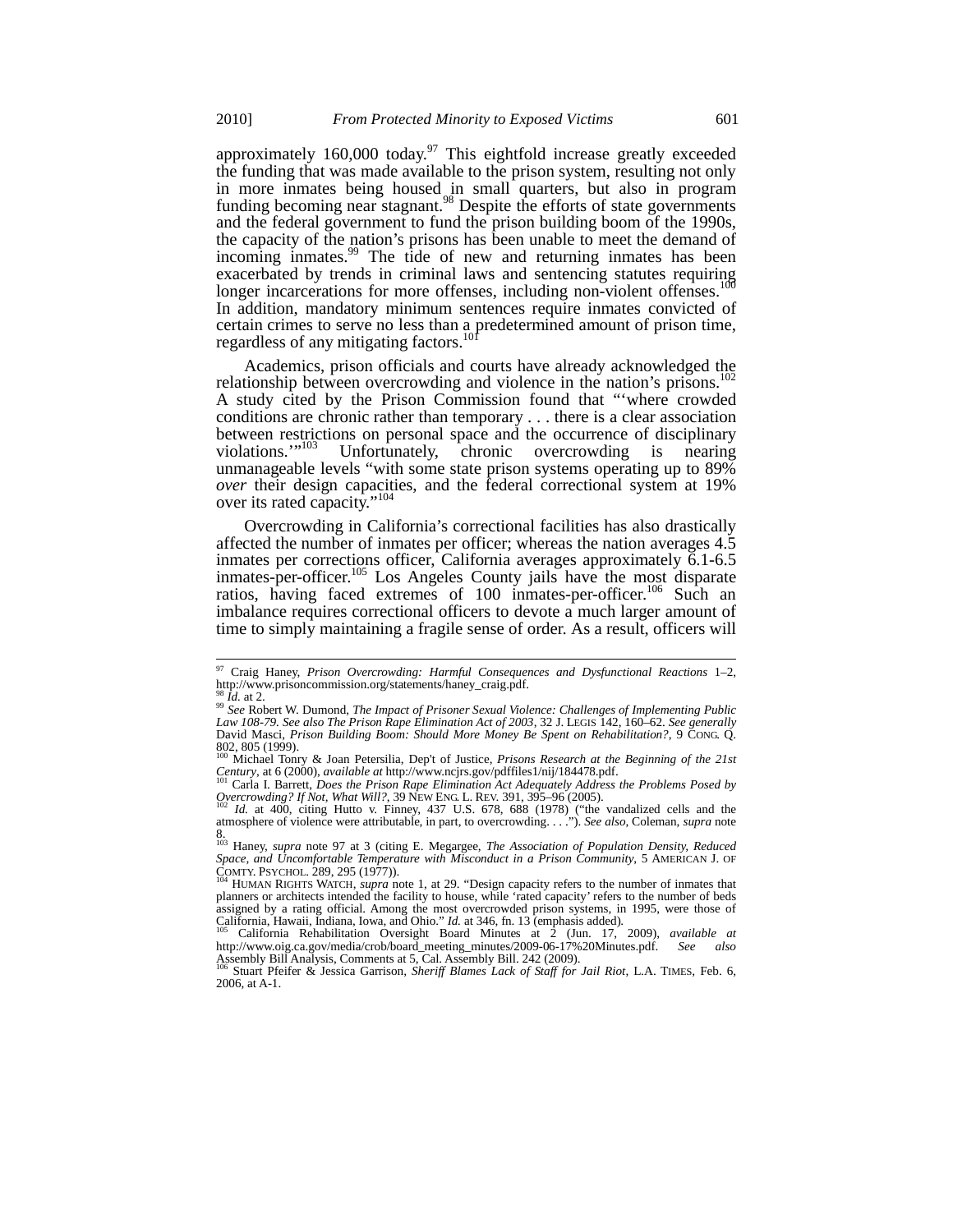not be able to adequately screen and monitor vulnerable inmates or police problematic inmates that may be more likely to victimize other inmates.<sup>107</sup>

The struggle between sufficient funding for expanding correctional facilities and inmate programs and funding for other more politically popular social programs (e.g. education) also adds to the problem. In 2007, Governor Arnold Schwarzenegger signed Assembly Bill 900, which provided that \$7.7 billion would be used to add 53,000 beds to the prison and jail systems.<sup>108</sup> This bill, heralded by the Department of Corrections, was quickly criticized for overlooking the need to spend the little money available to the state on more worthy causes: "Something is clearly wrong when the government's most effective affirmative-action program is the preference people of color receive when entering not college, but the criminal-justice system, and when the state's budget proposes to build up prisons instead of universities."<sup>109</sup> Others question whether California will be financially able to continue relying on imprisonment when tightening budgets continue to squeeze out the needed funding to maintain a growing inmate population. $110$ 

In light of the ongoing economic crisis that is currently gripping the nation, California's correctional facilities continue to suffer. Indeed, the courts have recently ordered California to cut its prisoner population down to no more than 137.5% of the system's intended capacity in order to address the gross Eighth Amendment violations caused by overcrowding. Whether California will ultimately release at least 37,000 inmates to comply with the court's ruling is yet to be determined, as the ruling has been stayed, pending review by the United States Supreme Court.<sup>112</sup> In the end, even assuming the release of nearly 40,000 inmates, the pressure on correctional facilities would only be somewhat lessened. The resulting constitutionally acceptable level of overcrowding in the state's prisons would nonetheless impede progress toward achieving effective monitoring and protection of at-risk inmates from sexual assault. Regardless of the outcome of the court-ordered release, California must still take further steps in ensuring that GBT inmates are adequately protected.

 $107$  Haney, *supra* note 97, at 6.

<sup>&</sup>lt;sup>108</sup> Press Release, California Department of Corrections and Rehabilitation, Gov. Schwarzenegger Signs Historic Bipartisan Agreement, Takes Important Step Toward Solving California's Prison Overcrowding<br>Crisis (May 2. 2007). available at Crisis *(*May 2, 2007), *available at* http://www.cdcr.ca.gov/news/2007\_Press\_Releases/Press20070503.html.

<sup>109</sup> Maya Harris, *Prison vs. Education Spending Reveals California's Priorities*, S.F. CHRON., May 29, 2007, *available at*

http://www.sfgate.com/cgi-bin/article.cgi?file=/c/a/2007/05/29/EDGGTP3F291.DTL.

<sup>&</sup>lt;sup>110</sup> Aparna Kumar, *Inmate Population Topped 2 Million in '02, Report Says*, L.A. TIMES, Apr. 7, 2003, at A-20.

<sup>&</sup>lt;sup>111</sup> Coleman v. Schwarzenegger, 2009 U.S. Dist. LEXIS 67943, at \*268 (E.D. Cal. 2009).<br><sup>112</sup> Schwarzenegger v. Coleman, 130 S. Ct. 46 (2009) (stay denied pending judicial review). See also<br>Schwarzenegger v. Plata (09-416) http://www.supremecourtus.gov/orders/courtorders/011910zor.pdf, January 19, 2010 (appeal denied for want of jurisdiction, but further order stayed pending judicial review).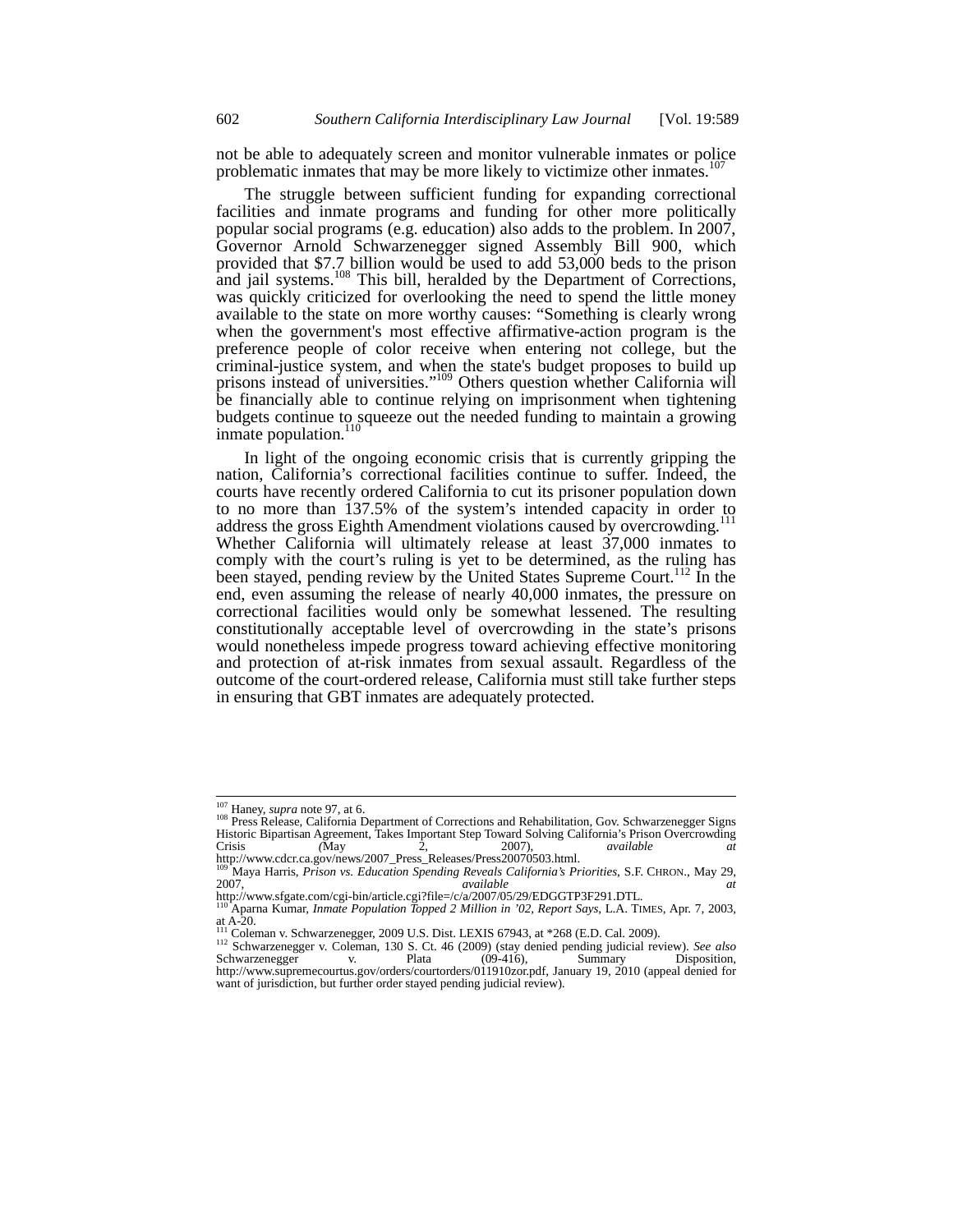# III. EVOLVING PERCEPTIONS OF PRISON RAPE IN AMERICAN JURISPRUDENCE AND POLICY

#### A. DELIBERATE INDIFFERENCE

The interpretation of the Eighth Amendment protection against cruel and unusual punishment has evolved throughout the nation's history, mirroring the ever-changing sensibilities of the public. Thus, the Supreme Court in *Gregg v. Georgia* noted that,

The Court early recognized that 'a principle to be vital, must be capable of wider application than the mischief which gave it birth.'

. . . Thus the Clause forbidding 'cruel and unusual' punishments 'is not fastened to the obsolete but may acquire meaning as public opinion becomes enlightened by a humane justice.<sup>'113</sup>

In late 1976, the Court went on to enunciate the "deliberate indifference" test to determine if a prisoner's Eighth Amendment right against cruel and unusual punishment had been violated.<sup>114</sup> In *Estelle v. Gamble*, the Court focused narrowly on the necessity of the prison providing medical services to inmates. The plaintiff, an inmate, had injured his back while performing prison work.<sup>115</sup> After seeking treatment multiple times from the prison hospital staff, the inmate's injury was still affecting him, leading him to file a complaint against the prison.<sup>116</sup> Justice Marshall wrote that "deliberate indifference to serious medical needs of prisoners constitutes the 'unnecessary and wanton infliction of pain,' proscribed by the Eighth Amendment."<sup>117</sup>

The concept of "deliberate indifference" was refined in the landmark case of *Farmer v. Brennan.*<sup>118</sup> In *Farmer*, the respondent inmate alleged that federal prison officials had violated her Eighth Amendment rights due to the officials' indifference to her safety. The inmate in this case, Farmer, was a male-to-female transsexual who had undergone estrogen hormone therapy before and during her incarceration, but was still anatomically male.<sup>119</sup> Although Farmer had been repeatedly segregated from the main prison population for both behavior and safety reasons, she was eventually transferred to the general population of another prison. Within two weeks, Farmer was beaten and raped in her cell by another male inmate.<sup>1</sup>

In refining its definition of "deliberate indifference," the Court held that a prison official would be liable under the Eighth Amendment when "the official knows of and disregards an excessive risk to inmate health or safety; the official must both be aware of facts from which the inference could be drawn that a substantial risk of serious harm exists, and he must

<sup>113</sup> Gregg v. Georgia, 428 U.S. 153, 171 (1976) (citing Weems v. United States*,* 217 U.S. 349, 373, 378 (1910)).<br>
<sup>114</sup> Estelle v. Gamble, 429 U.S. 97, 104 (1976).<br>
<sup>115</sup> Id. at 98.

<sup>116</sup> *Id.*<br>
116 *Id.*<br>
117 *Id.* at 104.<br>
<sup>119</sup> *Id.* at 828.<br>
<sup>120</sup> *Id.* at 830. 120 *Id.* at 830.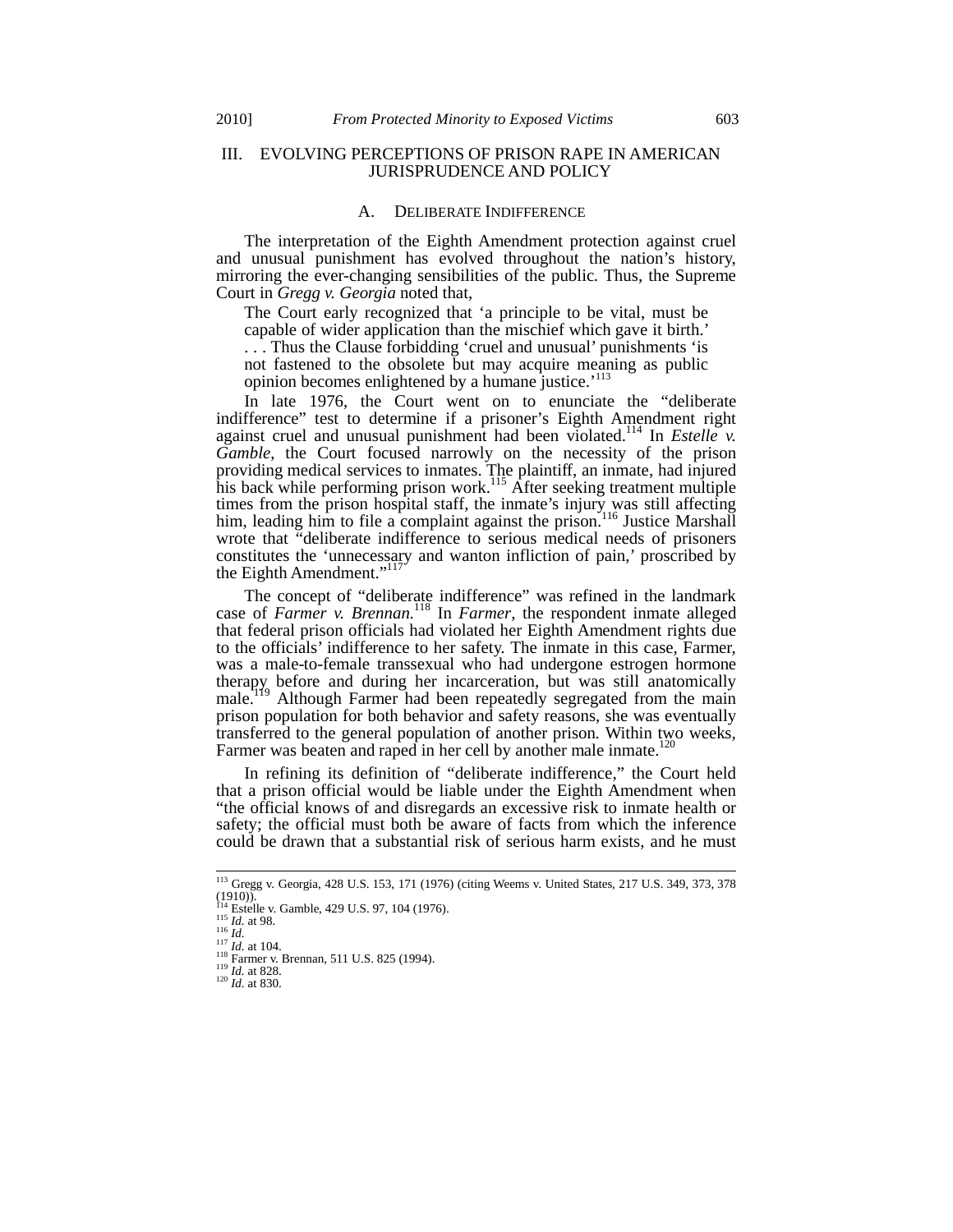also draw the inference."<sup>121</sup> In one respect, the test broadened the focus of the deliberate indifference test laid out in *Gamble* from the inmate's health to the inmate's health *and safety*. However, the Court, in effect, made the standard far more difficult for inmates to successfully argue because the inmate must allege—and prove—that the prison official was *subjectively*  aware of the substantial risk of harm and chose to disregard it.

The California Constitution similarly guarantees criminal defendants the right to be free from cruel and unusual punishment, in accordance with the Eighth Amendment of the United States Constitution.<sup>122</sup> This constitutional right, however, is not to be construed as granting *greater* rights than those afforded by the U.S. Constitution,  $^{123}$  requiring us to limit any cruel and unusual punishment analysis to accord with the Eighth Amendment jurisprudence just discussed. As such, California jurisprudence has held that government actors must be subjectively aware of a substantial risk of harm to an inmate, and then willfully disregard that risk.<sup>124</sup> California courts have noted that, like the federal standard, "[w]hen a prisoner claims that his conditions of confinement—e.g., food, clothing, medical care, . . . or protection against other inmates—are so inadequate that they amount to cruel and unusual punishment under the Eighth Amendment, 'deliberate indifference' is the minimum mental state required to constitute a deprivation of rights." $125$ 

#### B. A REAWAKENING OF PUBLIC POLICY TO PROTECT THE HUMAN DIGNITY OF INMATES

#### 1. *Federal Policy*

Despite the high threshold required for inmates to successfully challenge the deliberate indifference of prison officials, public awareness of the severity and pervasiveness of prison rape served as an impetus for policymakers and the courts to address the issue head on. In 2001, the startling revelations of the brutality of prison rape and sexual slavery were detailed in the Human Rights Watch report discussed above.<sup>126</sup> With relative speed, Congress enacted the PREA that was then signed into law by President George W. Bush.<sup>12</sup>

The goals of the PREA are to, *inter alia*, "(1) establish a zero-tolerance standard for the incidence of prison rape in prisons in the United States, (2) make the prevention of prison rape a top priority in each prison system, [and] (3) develop and implement national standards for the detection, prevention, reduction, and punishment of prison rape."<sup>128</sup> In order to achieve its goals, the PREA calls for an annual comprehensive statistical

 $\frac{121}{122}$  *Id.* at 837.<br><sup>122</sup> CAL. CONST. art. I, § 24.

<sup>1&</sup>lt;sup>21</sup> *Id.* at 837.<br><sup>122</sup> CAL. CONST. art. I, § 24.<br><sup>123</sup> *Id.* 124 Irwin v. City of Hemet, 22 Cal. App. 4th 507, 523 (1994). *See also* Lucas v. County of Los Angeles, 47 Cal. App. 4th 277 (1995).

<sup>&</sup>lt;sup>125</sup> *Irwin*, 22 Cal. App. 4th at 520 (citing Wilson v. Seiter, 501 U.S. 294, 301–02 (1991)).<br><sup>126</sup> *Irwin*, 22 Cal. App. 4th at 520 (citing Wilson v. Seiter, 501 U.S. 294, 301–02 (1991)).<br><sup>126</sup> *See* HUMAN RIGHTS WATCH,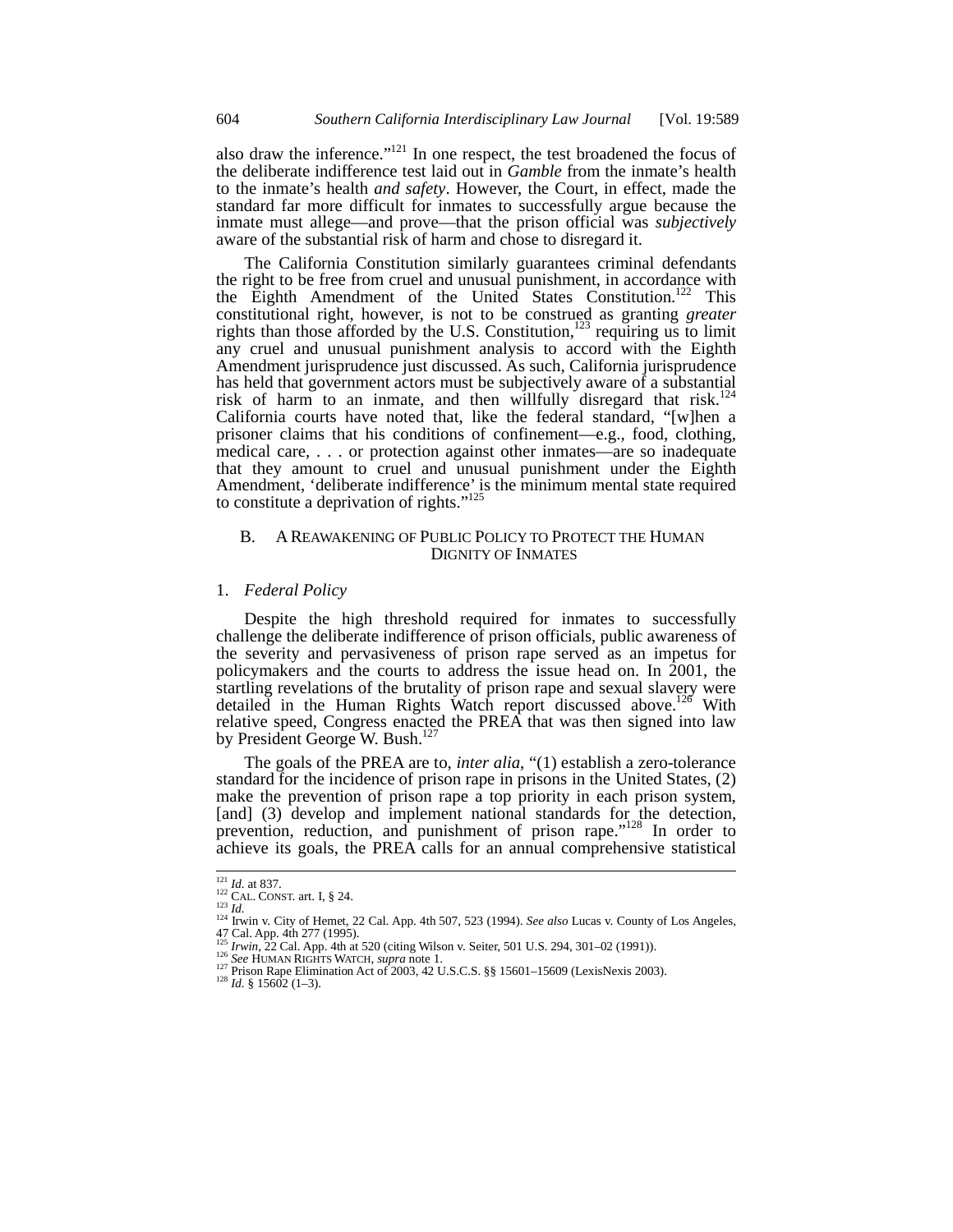review and analysis on the incidence and effects of prison rape.<sup>129</sup> Additionally, it established the National Prison Rape Elimination Commission ("NPREC"), which is responsible for analyzing the annual review and offering recommendations for national standards to enhance the "detection, prevention, reduction, and punishment of rape."<sup>130</sup>

The real world effects of the PREA are yet to be determined. Nearly three years after the enactment of the PREA the Department of Justice released its "Report on Rape in Jails in the U.S.," which was based on hearings conducted by The Review Panel on Prison Rape.<sup>131</sup> This report confirmed much of what the Human Rights Watch reported in its 2001 report, with the added focus of looking at differences between jails that had the highest and lowest incidences of prison rape.<sup>132</sup> The panel found that some unique characteristics of correctional facilities with higher incidences of rape included: overcrowding, high turnover rates among correctional officers, failure to ask inmates about sexual orientation during intake, and inadequate training of correctional officers and inmates regarding sexual assault.133 Based on these findings, the panel recommended better assaultavoidance training for inmates, more detailed classification of inmates, and the modernization of surveillance. $134$ 

The official NPREC report was finally published in June 2009, highlighting the same concerns as earlier studies.<sup>135</sup> After extensive research that included expert testimony, prison site visits, and two sixty-day public commentary periods, the commission released nine findings on the causes of the prison rape epidemic in the United States. The findings directly relevant to this discussion include the following: (1) sexual assault occurs too often in what should be secured environments; (2) corrections administrators can create a culture within facilities that either promotes safety or tolerates abuse; (3) corrections administrators must do more work to identify vulnerable individuals (including GBT inmates); (4) procedures for reporting abuse must protect victims from retaliation without punishing them with isolation; and (5) victims must be ensured immediate and ongoing access to medical and mental health care and supportive services.<sup>136</sup>

In addition to offering the commission's findings in its full report, the NPREC took the additional step of providing official standards for the prevention, detection, response, and monitoring of sexual abuse.<sup>137</sup> Included in these standards is the requirement that community correctional

 $129$  *Id.* § 15603.

<sup>&</sup>lt;sup>129</sup> *Id.* § 15603.<br><sup>130</sup> *Id.* §§ 15606–15607.<br><sup>131</sup> Department of Justice, *Report on Rape in Jails in the U.S.: Based on Public Hearings and Review of Documentary Evidence by The Review Panel on Prison Rape* (December 29, 2008), *available at* http://www.ojp.usdoj.gov/reviewpanel/pdfs/prea\_ finalreport\_081229.pdf.

 $132^2$ *Id.* at 1, 3. 133 *Id.* at 12–13.<br>  $133$  *Id.* at 12–13.<br>  $134$  *Id.* at 19–30. The report also made other recommendations, including the advancement of

investigations and prosecutions of incidence of rape. *Id*.<br><sup>135</sup> National Institute of Corrections, *National Prison Rape Elimination Commission Report [and] NPREC Standards for the Prevention, Detection, Response, and Monitoring of Sexual Abuse* (June 2009), *available at* http://www.nicic.org/Library/023812.<br><sup>136</sup> *Id.* at 1–24. 137 *Id.* at 221.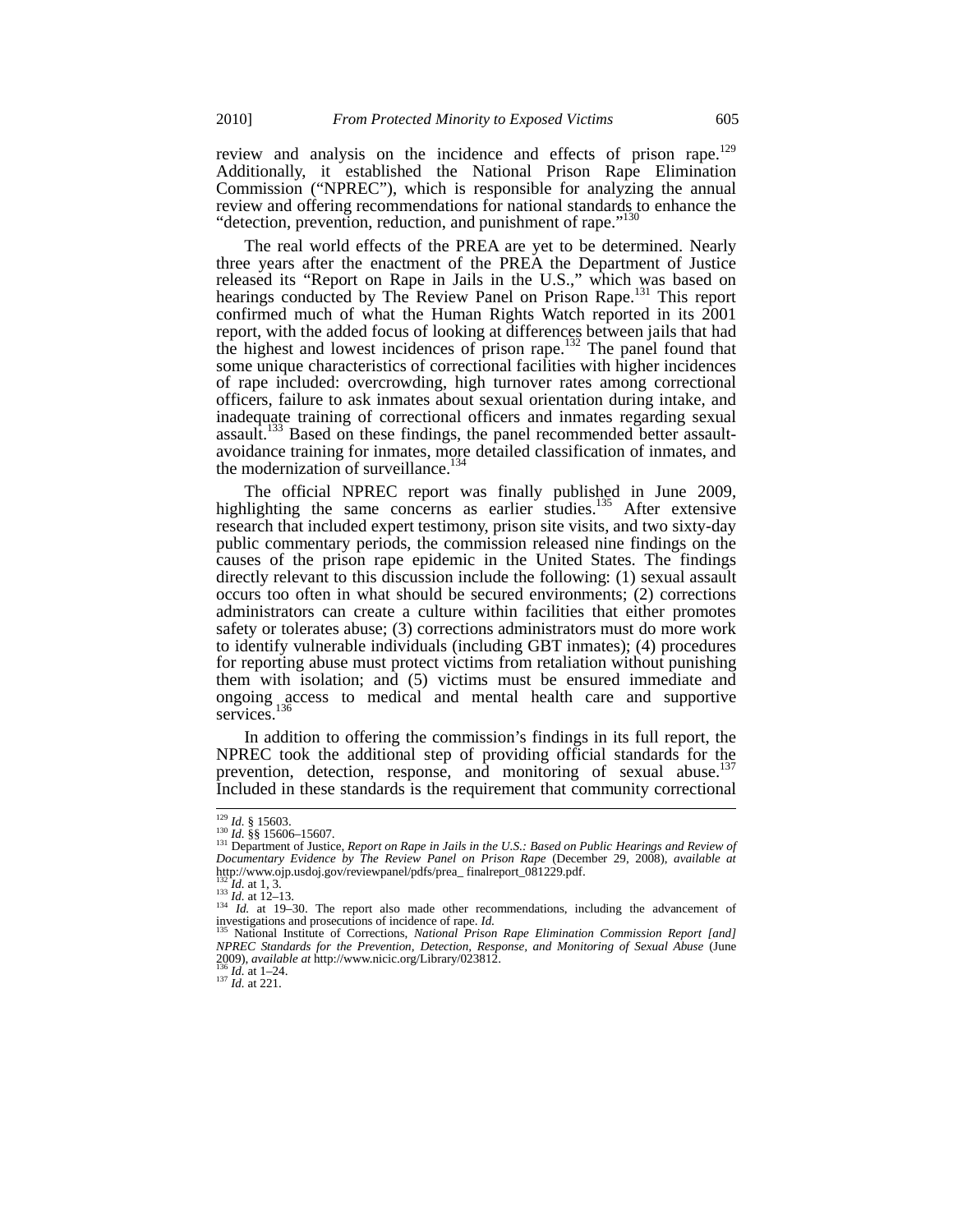facilities, such as Men's Central, take into account each inmate's vulnerability to sexual assault. As the major studies have unanimously shown GBT inmates to be particularly vulnerable because of their sexual orientation or gender non-conformance (as with transgendered individuals), the standards require intake procedures to include sexual orientation or gender non-conformance in their screening criteria.<sup>138</sup> Interestingly, the standards do not impose such a requirement on prisons, effectively mirroring the omission in the laws passed by California in 2006, discussed below. Rather, the NPREC standards for prison intake procedures include the "consideration of a detainee's potential vulnerability to sexual abuse." $^{13}$ 

#### 2. *California Policy Follows Suit*

Within two years of the enactment of the PREA, California lawmakers began working on a statewide zero-tolerance policy for prison rape. Beginning in 2006 with the passage of the SADEA," California prison officials are required to take steps to help minimize the risk of sexual assault in prison through a more detailed classification procedure during inmate intake.<sup>140</sup> SADEA mandates that prison officials are to determine if an inmate is highly vulnerable to sexual assault, or more likely to commit sexual assault according to considerations of (1) age; (2) whether the inmate is a violent or non-violent offender; (3) whether the inmate served prior time in commitment; [and] (4) whether there is any history of mental illness.<sup>141</sup> Unless initiated individually, prison officials need not take sexual orientation or gender identity into consideration. The result is that inmates who were previously segregated, and thereby protected while being held at Men's Central, are now likely to be reintegrated into the general prison population; a practice that guards at Men's Central openly acknowledge sets up homosexual and transgendered inmates for easy victimization in prison.

As previously discussed, the Human Rights Watch and Jenness and Maxson from the UC Irvine both conducted independent studies on the severity of same-sex rape in the country's jails and prisons, with the report of Jenness and Maxson focusing solely on California correctional facilities. In addition to the findings on the pervasiveness of sexual assault, both reports found that in certain cases it was the guards themselves who perpetrated the sexual assault upon the inmate victims, or ignored victims' reports of rape because of the officer's homophobia.<sup>143</sup> In fact, one such officer candidly reported that a newly arrived prisoner had "almost zero" chance of escaping rape, "unless he's willing to stick somebody with a knife and fortunate enough to have one."<sup>144</sup>

 $138$  *Id.* at 231-32.

<sup>&</sup>lt;sup>138</sup> *Id.* at 231–32.<br><sup>139</sup> *Id.* at 221.<br><sup>140</sup> *See* CAL. PENAL CODE § 2635 (2008), Cal. Stats. 2005 Ch. 3 § 3 (AB 550) (effective January 1, 2006). .

<sup>&</sup>lt;sup>142</sup> CAL. PENAL CODE § 2636(a)(1)–(4) (2008).<br><sup>142</sup> Los Angeles County Men's Central Jail tour, July 2008.<br><sup>143</sup> HUMAN RIGHTS WATCH, *supra* note 1, at 143. *See also Jenness & Maxson, supra* note 7.<br><sup>143</sup> HUMAN RIGHTS W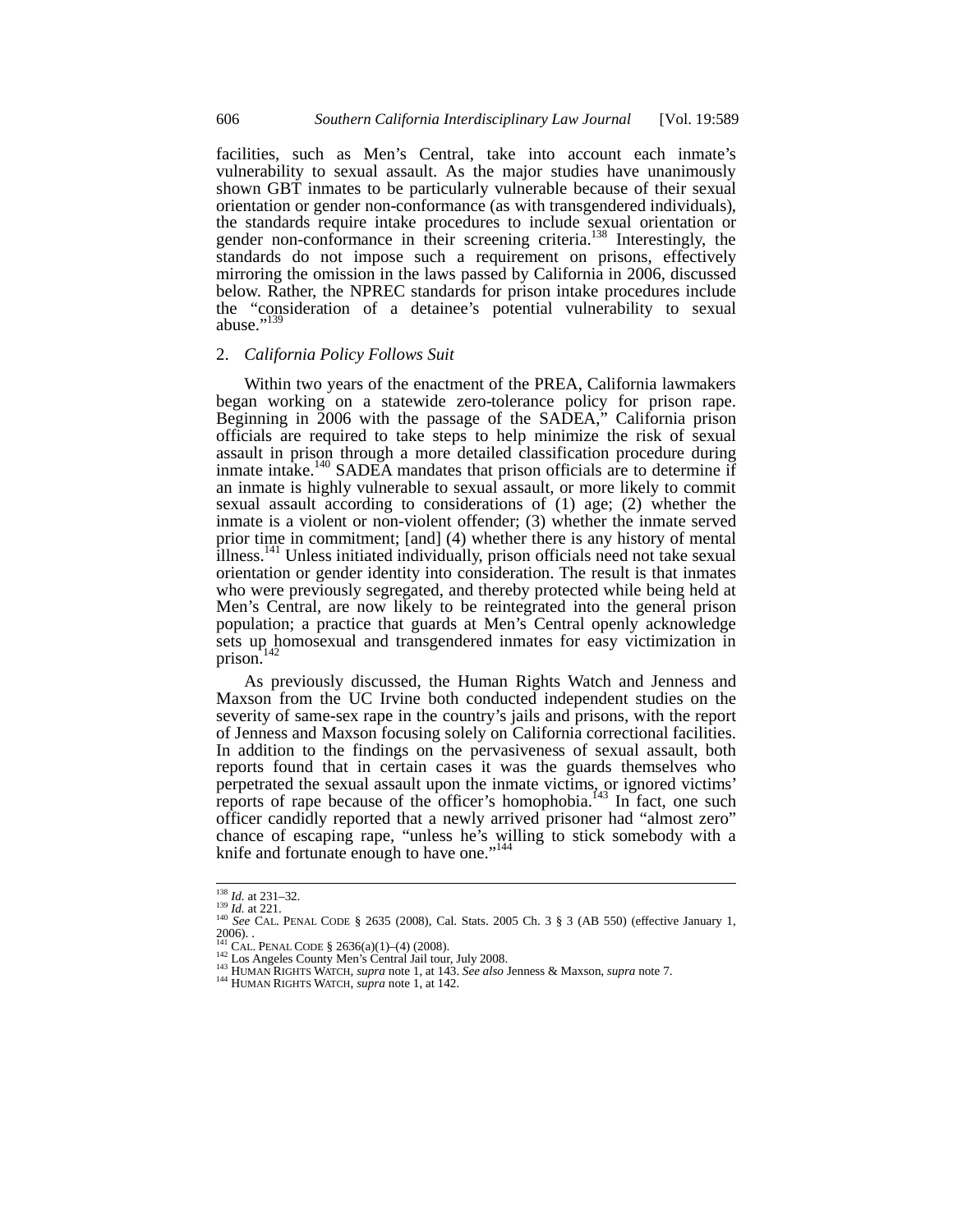Attitudes such as the one exemplified by the officer above are a cause for concern when the state, by omitting sexual orientation as a required criterion for consideration, delegates the responsibility of determining whether an inmate's sexual orientation is a risk factor on a case-by-case basis. This will lead not only to inconsistent determinations from officer to officer, but to opportunities for abuse on the part of homophobic or unsympathetic officers.<sup>145</sup>

With the implementation of the SADEA, California acknowledges that homosexual and transgendered inmates are at a higher risk of being victimized in the state's correctional facilities. Section 2637(e) of the California Penal Code proscribes prison staff from "discriminat[ing] in their *response* to inmates and wards who are gay, bisexual, or transgendered who experience sexual aggression  $\ldots$  . . .<sup>5146</sup> Albeit a noble proscription of discrimination when dealing with gay, bisexual, or transgendered inmates that have already been sexually abused, the SADEA provides that the state merely take on *remedial* action only when dealing with GBT inmates.<sup>147</sup> As a result, the previously segregated inmates must first be integrated into the general population, suffer abuse at the hands of another prisoner (or officer), and *then* be able to rely on state officials to provide protection.

The SADEA is, in fact, prospective in the sense that prison officials must actively screen inmates according to the criteria mentioned above (namely, age, type and severity of crime, incarceration history, and mental illness).148 Inmates that fall into one or more of these categories will be appropriately classified and assigned to units with the intent of preventing possible assaults—either against them or by them. Although some GBT inmates would undoubtedly fall into one or more of the standard categories for consideration, this would merely be coincidental and leave other GBT inmates without such consideration. As such, there is notably no such forward-looking concern for gay and transgendered inmates.

A detailed review of the legislative record leading to the passage of the SADEA does not offer any indication as to why sexual orientation would be omitted from the forward-looking aspects of the bill and included only as a category for remedial protection.<sup>149</sup> Neither the Senate nor Assembly detailed analyses make reference to including sexual orientation; this is so despite both the Senate and Assembly Committees citing "gay" as a characteristic of the "most vulnerable members of the population in custody."<sup>150</sup>

<sup>145</sup> *See id.* at 38, 41; *supra* text accompanying notes 2–5 (Recall the case history of R.G. and how certain prison guards dismissed his plea to be segregated for his own safety, even leading to his cell assignment being "bought" by his would-be rapist).<br>
<sup>146</sup> CAL. PENAL CODE § 2637 (e) (emphasis added).

<sup>147</sup> *Id.* Note that the title of this section of the code is "Requirements for protocols for *responding* to sexual abuse." (emphasis added).

<sup>&</sup>lt;sup>148</sup> Id. § 2636(a)(1)–(4).<br><sup>149</sup> Assem. B. 550, 2005–2006 Sess. (Cal. 2005).<br><sup>150</sup> Sexual Abuse in Detention Elimination Act: Hearing on Assem. B. 550 Before the S. Comm. on<br>Public Safety, 2005–2006 Sess. 15 (Cal. June 2 *Assembly Committee on Public Safety: Hearing on Assem. B. 550 Before the Assem. Comm. on Public Safety*, 2005–2006 Sess. 9 (Cal. April 18, 2005), *available at* http://www.leginfo.ca.gov/.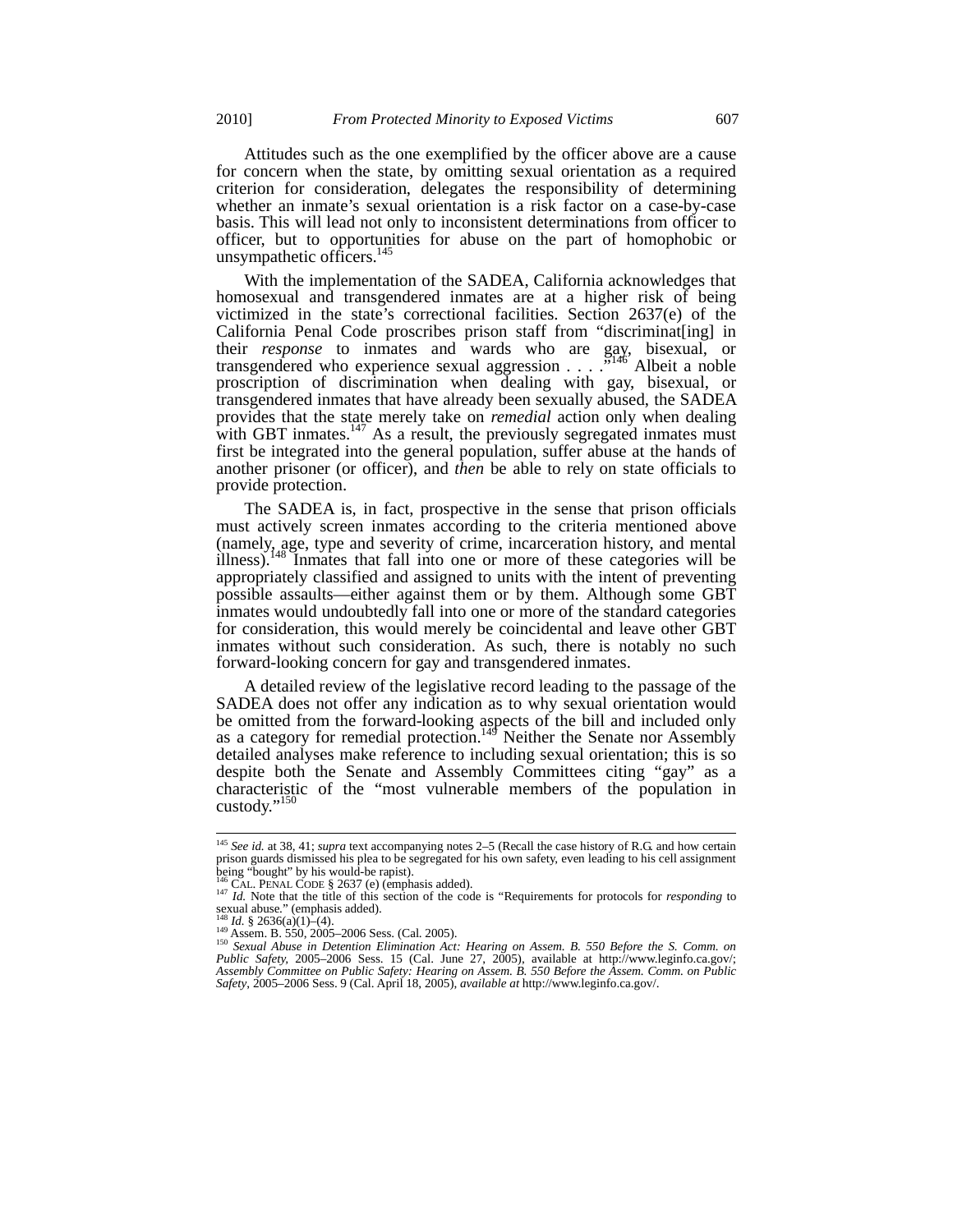Regardless of the reluctance of some officials to advance protections for GBT inmates, it is important to note that state organizations and many individual officers do concern themselves with the safety of this portion of the inmate population. A good example is the mission statement of the Los Angeles Sheriff's Department, updated by Sheriff Lee Baca, in which one of the agency's Core Values is to "stand against racism, sexism, anti-Semitism, homophobia, and bigotry in all its forms."<sup>151</sup> At least one other jurisdiction, San Francisco County, has also taken the initiative to go beyond the minimum standards of the state law in regard to classification of incoming inmates. Although these jurisdictions only govern county jails, their commitment to the safety of all inmates should serve as a model to the state prison system. Unfortunately, the data from the Human Rights Watch and the UC Irvine reports suggest that if state prisons are not mandated to take steps to protect GBT inmates, then these inmates cannot rely on their state custodians to consistently protect them from assault.

## IV. GBT INMATE RIGHTS IN LIGHT OF THE CALIFORNIA MARRIAGE CASES

## A. ELEVATION TO SUSPECT CLASSIFICATION

The landmark *Marriage Cases* decision by the California Supreme Court altered the face of California's constitutional jurisprudence by overturning Proposition 22, the state's voter initiative ban on same-sex marriage.<sup>152</sup> At its foundation, the Justices' rationale for overturning the marriage ban rested on two grounds: namely, that gays and lesbians had a fundamental right to marry, and that the California Constitution guaranteed gays and lesbians equal protection under the law.<sup>153</sup> Furthermore, the Court took the bold and unprecedented step of declaring that the "strict scrutiny standard therefore is applicable to statutes that impose differential treatment on the basis of sexual orientation."<sup>15</sup>

In its discussion of sexual orientation as a suspect class, the Court noted that gays and lesbians, as a specific subset of the general population, have undoubtedly been subject to history of second-class citizenship and a stigma of inferiority.<sup>155</sup> This is certainly no less true within the prison social order than it is in general society. As such,

[T]he most important factors in deciding whether a characteristic should be considered a constitutionally suspect basis for classification are whether the class of persons who exhibit a certain

<sup>151</sup> Sheriff Lee Baca, *Los Angeles County Sheriff's Department: About LASD*, http://www.lasd.org/lasdabout.html. *See also*, James Ricci, *Gay Jail Inmates Get Chance to Learn*, L.A. TIMES, April 7, 2004 at B-1.<br><sup>152</sup> In re Marriage Cases, 43 Cal. 4th 757, 857 (2008).<br><sup>153</sup> *Id.* at 855–58. 154 *Id.* at 844 ("Because sexual orientation, like gender, race, or religion, is a characteristic that

frequently has been the *basis for biased and improperly stereotypical treatment* and that generally bears no relation to an individual's ability to perform or contribute to society, it is appropriate for courts to evaluate with great care and with considerable skepticism any statute that embodies such a classification." (emphasis added)). <sup>155</sup> *Id.* at 841.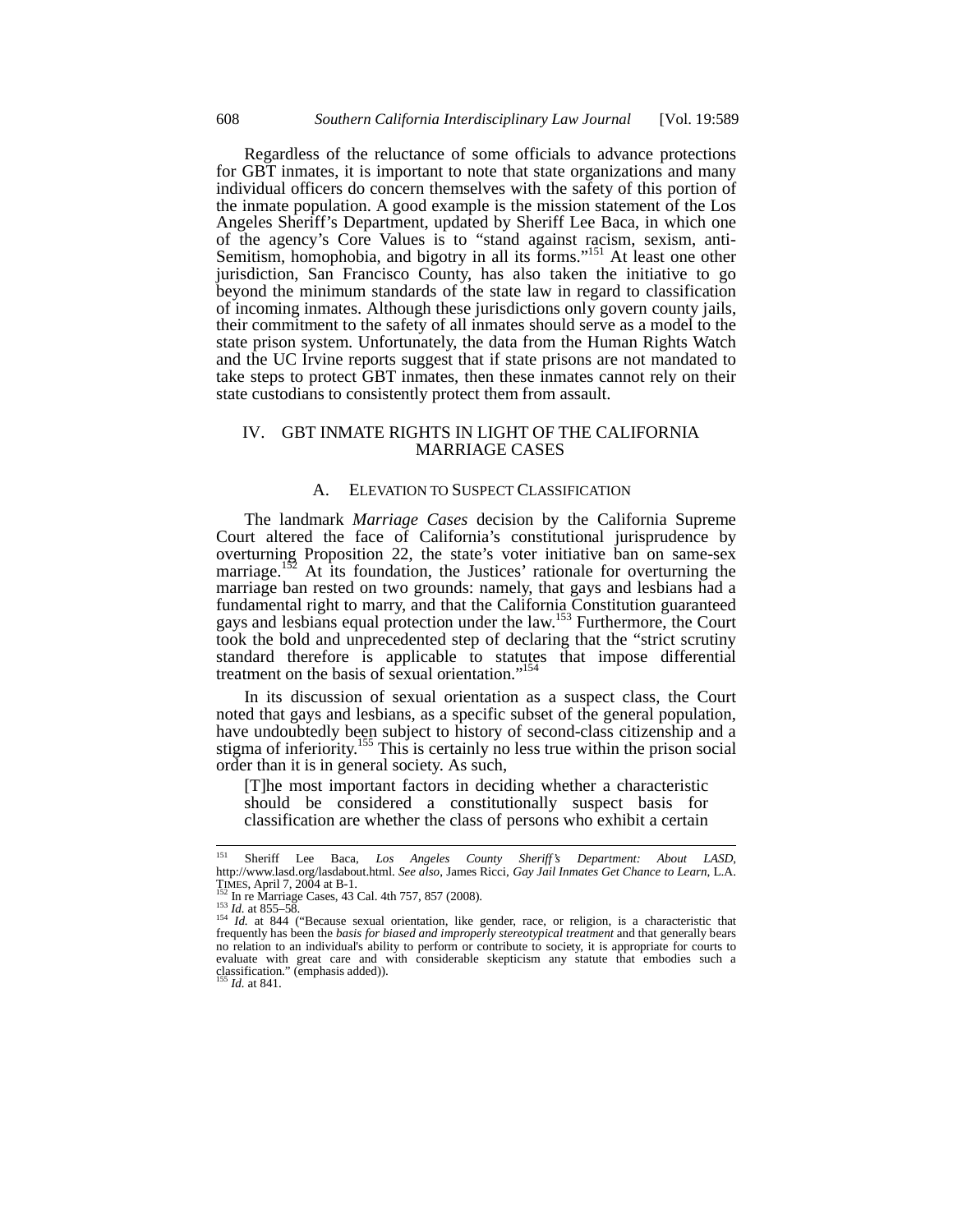characteristic historically has been subjected to invidious and prejudicial treatment, and whether society now recognizes that the characteristic in question generally bears no relationship to the individual's ability to perform or contribute to society.156

In light of the Court's analysis, legislators and the courts should begin to view the disparate treatment of GBT inmates in prisons under a paradigm that takes into account the Court's new standard for statutorily differentiated treatment.

Less than six months after the Court's *Marriage Cases* decision, California voters narrowly passed Proposition  $8,157$  which amended the California Constitution to read that "only marriage between a man and a woman" is valid or recognized in California.<sup>158</sup> The issue soon returned to the hands of the California Supreme Court as it considered challenges to the proposition's constitutionality. In its decision to uphold the validity of Proposition 8, the Court noted that the state constitutional rights to privacy, due process, and equal protection were still guaranteed to same-sex couples as set forth in the *Marriage Cases*, "including the general principle that sexual orientation constitutes a suspect classification and that statutes according differential treatment on the basis of sexual orientation are constitutionally permissible only if they satisfy the strict scrutiny standard of review."<sup>15</sup>

As such, despite the Court's decision to uphold the constitutionality of Proposition 8, the legal tenets of the *Marriage Cases* discussed in this note are still good law.

## B. A FUNDAMENTAL RIGHT TO SAFETY

The California Constitution provides for certain inalienable rights, among which are pursuing and obtaining safety, happiness, and privacy.<sup>1</sup> Of course, once an individual is incarcerated, the inmate's rights and privileges are greatly curtailed. However, despite the reduction and elimination of various rights while incarcerated, inmates do hold onto the most fundamental of rights that are meant to maintain their dignity. As discussed above, the right to be free from cruel and unusual punishment is one such right, as is an inmate's right to due process.161 Another such right, regardless of one's status as a free citizen or incarcerated criminal, is the right to personal safety as guaranteed by the California Constitution.<sup>1</sup>

<sup>&</sup>lt;sup>156</sup> *Id.* at 843.<br><sup>157</sup> Office of the California Secretary of State, Votes for and Against November 4, 2008 State Ballot<br>Measures, http://www.sos.ca.gov/elections/sov/2008\_general/7\_votes\_for\_against.pdf.<br><sup>158</sup> CAL. CONS

*Eliminates Right of Same-Sex Couples to Marry*.<br><sup>159</sup> Strauss v. Horton, 46 Cal. 4th 364, 412 (2009).<br><sup>160</sup> CAL. CONST. § 1 ("All people are by nature free and independent and have inalienable rights. Among

these are enjoying and defending life and liberty, acquiring, possessing, and protecting property, and *pursuing and obtaining safety*, happiness, and privacy," (emphasis added)).<br><sup>161</sup> *See* Farmer v. Brennan, 511 U.S. 82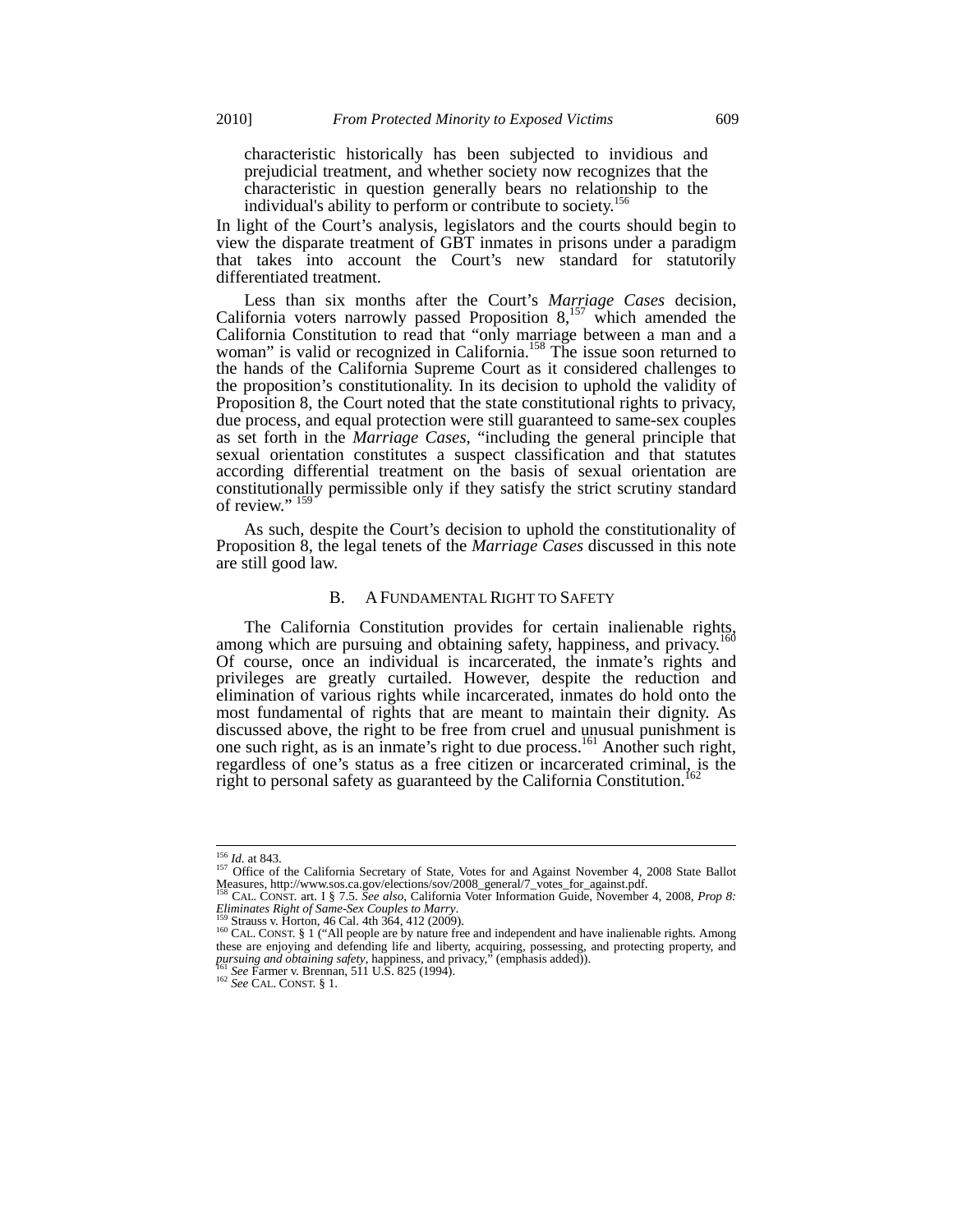"All people are by nature free and independent and have inalienable rights. Among these are  $\dots$  pursuing and obtaining safety  $\dots$  <sup>163</sup>. The true meaning of safety in this sense does not guarantee inmates safety from all harms; such an interpretation would be untenable. In this context, "safety" also does not necessarily refer to the same level of safety that non-inmates are ensured from this provision. Civilians who have never been convicted of breaking the law, for example, generally live life without the constant fear of being assaulted by anyone they may happen to run into on the street. Inmates, on the other hand, lose the comfort of this form of safety by the very environment in which they are confined. The reality of being confined with a population of men with a history of breaking the law, often through violence, leads to a situation in which prison officers cannot guarantee the same level of safety that most civilians enjoy. Yet, this lowered level of safety does not necessitate a loss of all expectations of an inmate's safety. Because inmates are wards of the state, the state must act as a custodian to ensure a reasonable amount of safety, such as protecting inmates from assault by others.

Thus, regardless of an inmate's status as being "outside" of the normal social order, the principles of our form of government insist upon the preservation of an inmate's reasonable right to safety from the violence of others.<sup>164</sup> One's safety is so fundamental to the continuance of life that the right to it cannot be taken away, though the standards used to gauge the right do change, as mentioned above. The Supreme Court has stated as much in holding that a prison official's deliberate indifference of a substantial risk of harm violates an inmate's constitutionally protected right.<sup>165</sup> Though the specific right in *Farmer* was the Eighth Amendment freedom from cruel and unusual punishment, the purpose and spirit of that freedom is to preserve a person's life and safety. There can be no doubt, then, that safety from brutal and ongoing rape that is incorporated into the prison social order is a fundamental right.

The issue reaches another level of complexity when viewing a person's right to safety in light of the SADEA, which does not actively infringe upon GBT inmates' right to safety, but rather endangers the right by its omission. As discussed above, the SADEA conspicuously excludes sexual orientation from the standard list of categories that a corrections officer must consider when determining an inmate's placement. This is so *despite* the fact that sexual orientation has already been determined to be the single most predictive characteristic of sexual assault victimization in prison.<sup>1</sup>

In considering this omission, it is helpful to note that the Court's equal protection holding in the *Marriage Cases* transcends the typical heterosexual/homosexual binary. Unlike the issue of same-sex marriage, here, the state is not *actively* treating one group (heterosexuals) differently than another (homosexuals). Because of the nature of prison rape, this is not merely an issue of heterosexuals subjugating homosexuals as second-

l

<sup>163</sup> *Id.* <sup>164</sup> *See* Estelle v. Gamble, 429 U.S. 97 (1976). <sup>165</sup> *Id.* <sup>166</sup> *See* Just Detention International, *supra* note 34.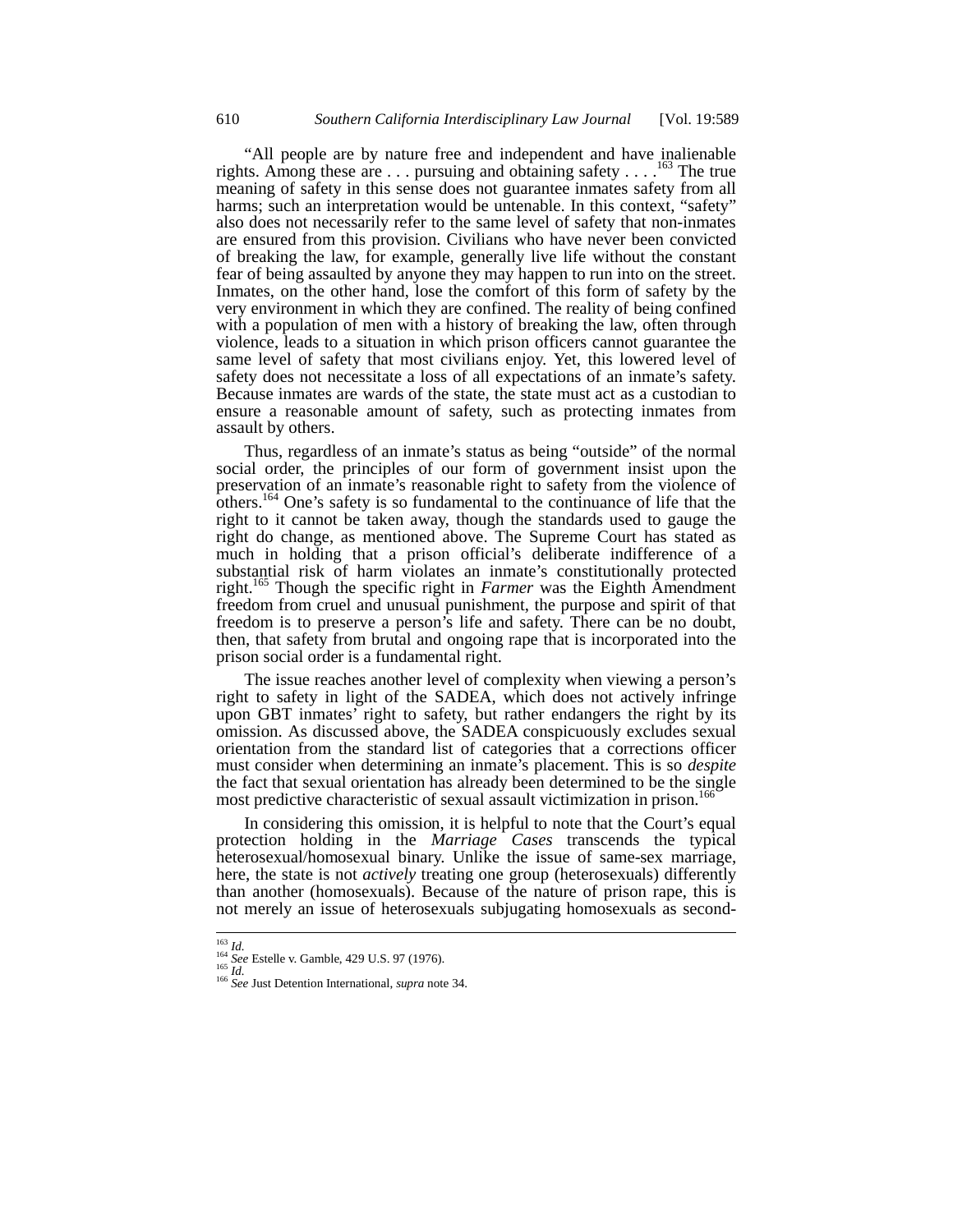class citizens. Rather, under the SADEA, the state is *passively* excluding a class of inmates—based on sexual orientation—that it knows to be especially vulnerable from mandatory consideration for safer cell assignments; and this is done to that class's own detriment.<sup>167</sup>

# C. LOOKING FORWARD

## 1. *Include Sexual Orientation in SADEA Classification Procedures*

Looking to the legal principles laid out in the *Marriage Cases* decision, policymakers should consider whether their omission of sexual orientation from the classification system mandated in the SADEA would survive a constitutional challenge under strict scrutiny. Is there a compelling state interest in omitting sexual orientation from being a required consideration when determining the placement of new inmates? Considering the data that has been published in the major reports discussed above, it clearly seems counter-productive to omit a group of vulnerable inmates that have uniformly shown higher rates of being subjected to sexual victimization in prison.<sup>168</sup>

Furthermore, chronic issues with the American system of incarceration cannot be used to legitimize the lack of protection for a vulnerable segment of the population. The problems of overcrowding and attracting stable and qualified corrections staff may pose legitimate roadblocks to being able to place every inmate in an appropriate cell assignment. As noted above, American prisons have been chronically overcrowded throughout the twentieth century,<sup>169</sup> and inmate populations have continued to rise exponentially since the 1970s due to changes in criminal laws and sentencing practices.<sup>170</sup> In addition, the economic crises of the early twenty-first century are likely to continue exacerbating the existing practical and legislative challenges to effectively addressing prison overcrowding. Such concerns, however legitimate, cannot be used to rationalize a constitutionally deficient practice.

A more complete classification system that includes sexual orientation as a required criterion would afford GBT inmates more of a safety net in their housing assignments. This should not necessarily result in the *automatic* segregation of GBT inmates. Rather, once sexual orientation is included in the classification procedures, prison officials would be required to assess the full spectrum of characteristics that put inmates at a higher risk of victimization. This type of protocol would also result in a traceable record of why inmates were housed in any particular manner. As such, GBT inmates who clearly should have been housed in either single-cells or protective units, but were wrongfully denied such protection, would be left with a paper trail on which they could rely for use in court, if necessary.

<sup>&</sup>lt;sup>167</sup> See id.;Jenness & Maxson, *supra* note 7.<br><sup>168</sup> See HUMAN RIGHTS WATCH, *supra* note 1; Jenness & Maxson *supra* note 7.<br><sup>169</sup> See KUNZEL, *supra* note 38.<br><sup>170</sup> See Haney, *supra* note 97.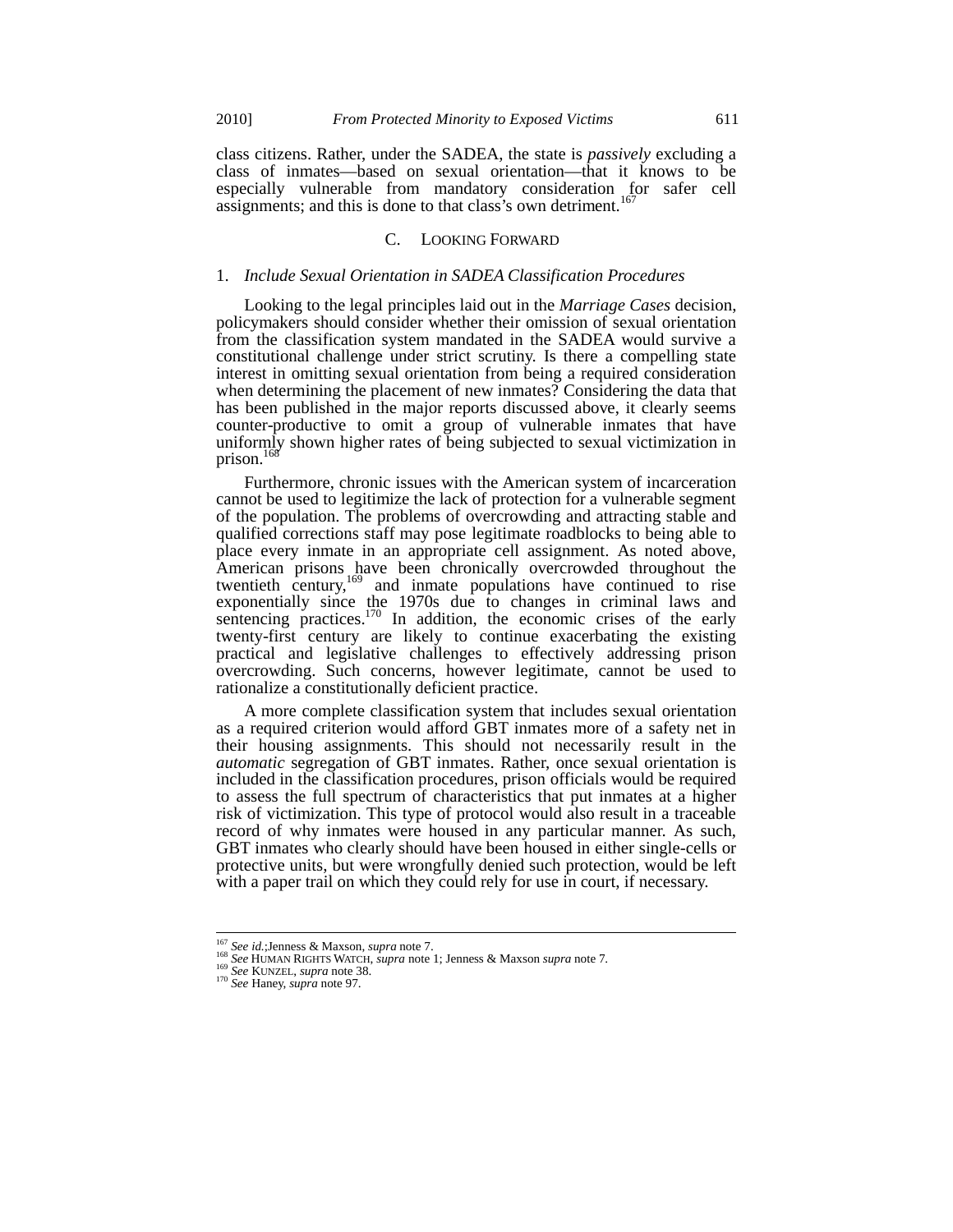#### 2. *Address Chronic Overcrowding in Prison*

If policymakers are as committed to ending the epidemic of prison rape as the language of the SADEA suggests, then the groups that are most vulnerable must be protected regardless of extenuating circumstances. Short-term and long-term solutions for the overcrowding problem should be considered, such as building smaller facilities that are more fiscally realistic to construct and operate, or transferring inmates to out-of-state facilities that have space.

Overcrowding may never be solved, though, if lawmakers do not reconsider existing approaches to crime and punishment practices. Lower rates of incarceration for non-violent and minor drug offenses would greatly alleviate the population growth in most prison systems. Likewise, funneling a larger portion of the state's prison funding to treating and rehabilitating those who have been convicted of non-violent and minor drug offenses would undoubtedly contribute to a decrease in the inmate population and inmate recidivism. If this were to occur, people convicted of minor offenses could avoid undergoing *prisonization*<sup>171</sup> thereby avoiding the common situation of minor offenders turning into serious criminals *because* of their incarceration. In the end, such changes would also help avoid the stresses of overcrowding that Professor Craig Haney suggests only serve to increase the likelihood that an inmate will assault other inmates.<sup>172</sup>

# 3. *Prison Officers Must Be Properly Screened and Thoroughly Trained in Preventing, Responding to, and Investigating Incidences of Prison Rape173*

Correctional officers must be thoroughly screened in order to ensure that the state employs a quality staff of the proper disposition. In order to encourage a higher rate of reporting from rape victims, inmates who are raped in prison must not need to fear ridicule or punishment from prison officers. $174$  In the process of recruiting officers, the state should implement a thorough examination of potential applicants, thereby allowing human resource officials to weed out applicants that may show a callous disregard for the sexual victimization of inmates, or who would themselves victimize inmates.

Furthermore, all correctional officers should receive continuing education in the prevention, response, and investigation of incidences of prison rape. Such training should also include instruction on the nondiscrimination of GBT inmates, as well as the particular safety concerns of GBT inmates in the prison system. $175$ 

 $171$  Hensley, *supra* note 35, at 298.

The Handy, supra note 97, at 6.<br>
<sup>172</sup> Haney, *supra* note 97, at 6.<br>
<sup>173</sup> Just Detention International, *supra* note 34.<br>
<sup>174</sup> Eigenberg, *supra* note 75.<br>
<sup>175</sup> See Just Detention International, *supra* note 34, at 3.